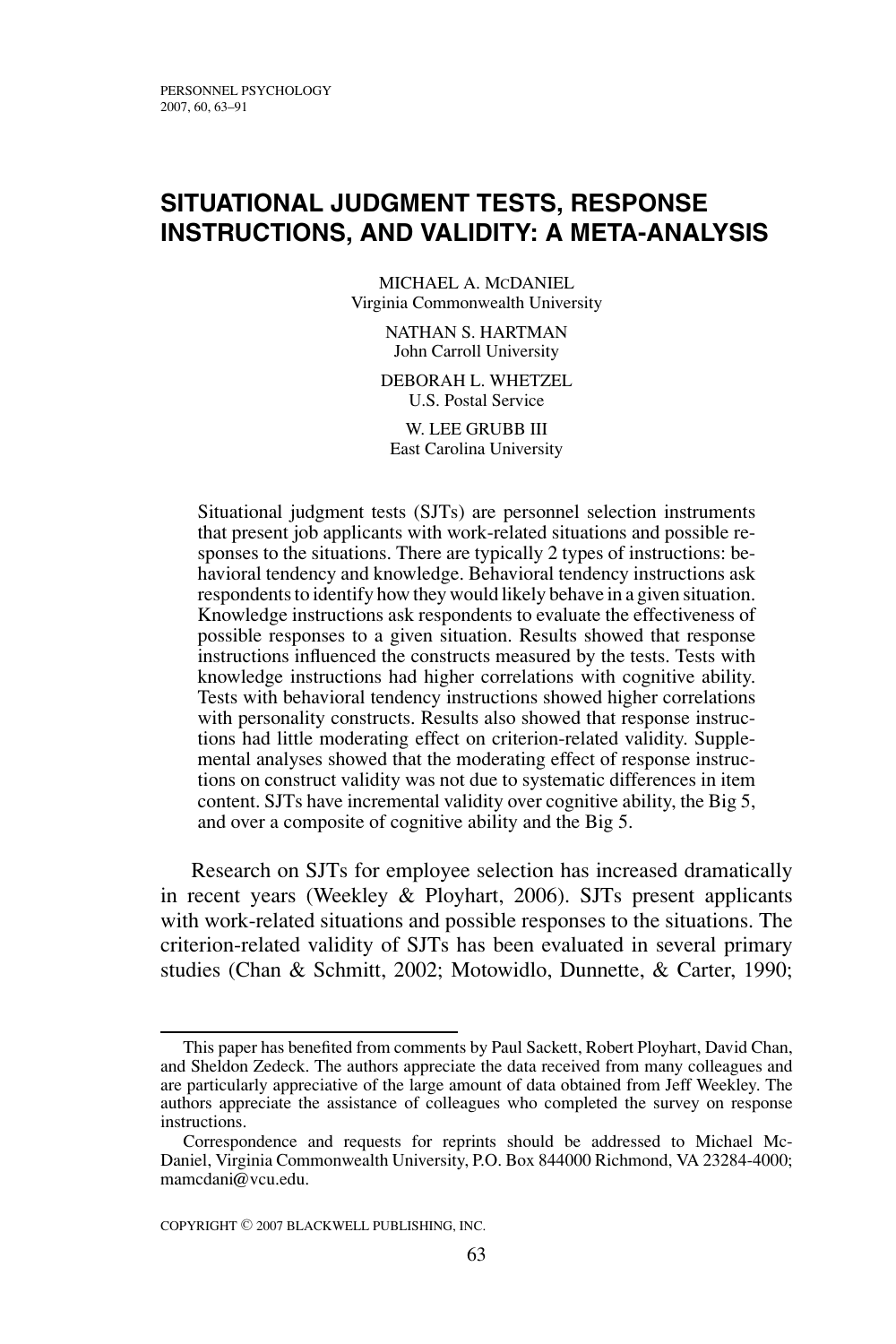Smith & McDaniel, 1998) and in a meta-analysis (McDaniel, Morgeson, Finnegan, Campion, & Braverman, 2001). The construct validity of SJTs also has been assessed in several primary studies (Vasilopoulos, Reilly, & Leaman, 2000; Weekley & Jones, 1997, 1999). Researchers contend that SJTs predict performance because they measure job knowledge (Motowidlo, Borman, & Schmit, 1997), practical intelligence (Sternberg, Wagner, & Okagaki, 1993), or general cognitive ability (McDaniel et al., 2001). Meta-analyses of the construct validity data show that SJTs are correlated with Conscientiousness, Emotional Stability, Agreeableness (McDaniel & Nguyen, 2001), and cognitive ability (McDaniel et al., 2001). However, the magnitude of the cognitive and noncognitive correlates of SJTs, as well as their criterion-related validities, vary substantially, suggesting the existence of one or more moderators. The current study evaluates whether SJT response instructions operate as a moderator of the construct and criterion-related validities of SJTs.

McDaniel and Nguyen (2001) identified two categories of SJT response instructions: knowledge and behavioral tendency. Knowledge response instructions ask respondents to select the correct or best possible response or to rate the effectiveness of responses. Behavioral tendency response instructions ask the respondent to select the response that represents what the respondent would likely do or to rate the likelihood that they would perform an action. McDaniel and Nguyen (2001) hypothesized that response instructions may influence construct and criterion-related validity.

The distinction between the two instruction types is relevant to the concept of typical versus maximal performance, which was first addressed by Cronbach (1949, 1984) . In maximal performance tests, one assesses how a respondent performs when doing their best. From a maximal performance test, one can make inferences about ability. Cronbach (1984) offered personality and interest tests as measures of typical performance. Subsequent research expanded the construct to job performance (DuBois, Sackett, Zedeck, & Fogli, 1993; Ployhart, Lim, & Chan, 2001; Sackett, Zedeck, & Fogli, 1988). In the job performance literature, maximal performance is viewed as more heavily dependent on cognitive skills than on typical performance. Predictors such as cognitive ability, job knowledge tests, and work sample tests assess maximal performance in that respondents are motivated to display their knowledge or abilities accurately. SJTs with knowledge instructions are also maximal performance measures because respondents make judgments about what constitutes effective, or maximal, performance. All maximal performance measures should have substantial cognitive correlates.

Other predictors, such as personality tests and SJTs with behavioral tendency instructions, ask respondents to report how they typically behave.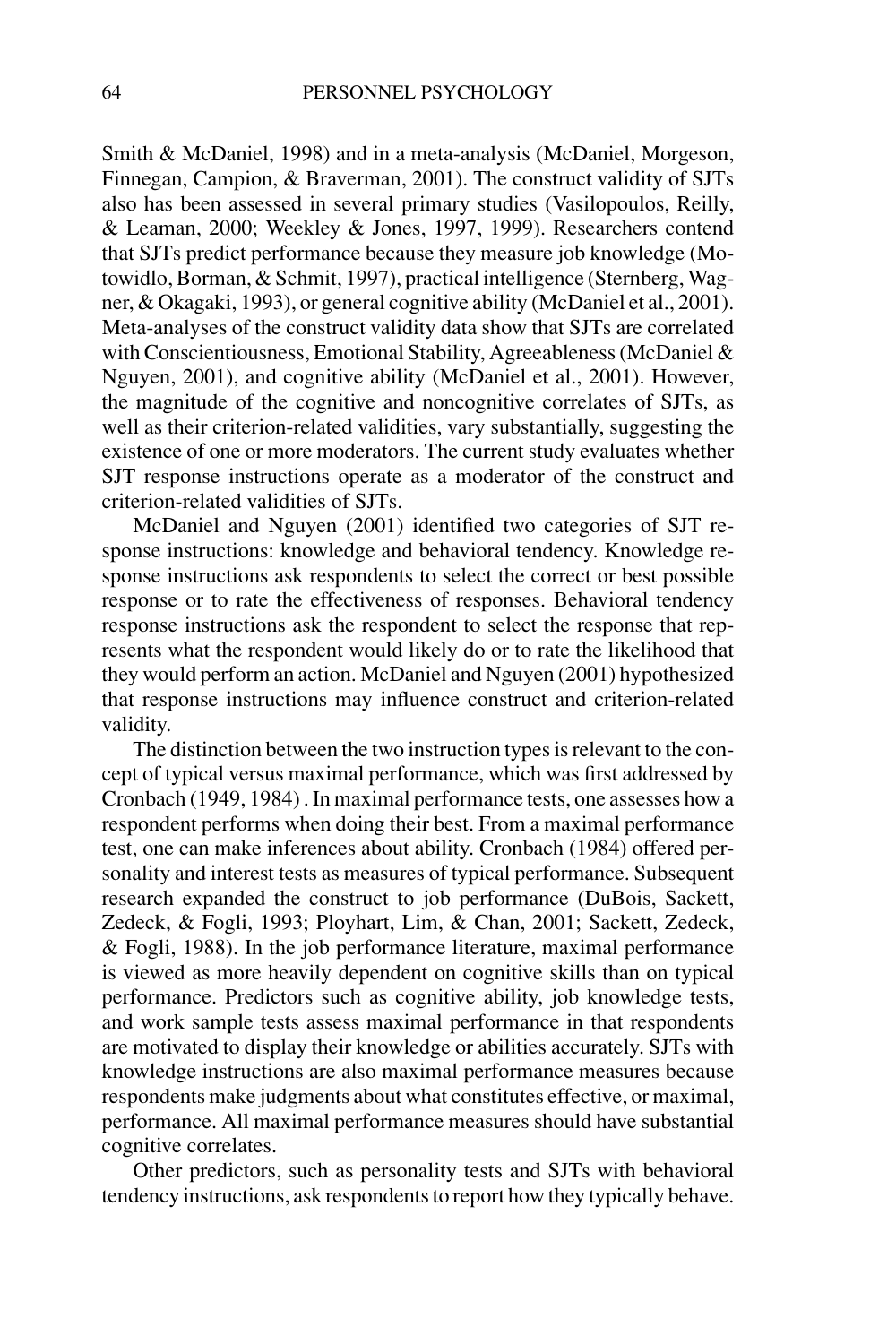Relative to measures of maximal performance, these predictors can be expected to have smaller cognitive correlates and larger noncognitive correlates.

The distinction between maximal versus typical predictors is more than a cognitive–noncognitive distinction. The two types of predictors are differentially susceptible to distortions associated with self-deception and impression management (Palhaus, 1984). When using a predictor that requests self-reports of typical behavior, respondents with tendencies toward self-deception might report that they typically behave in an agreeable way at work even when their typical behavior is widely known to be abrasive. Likewise, by consciously engaging in impression management, respondents who typically behave in an unethical manner would respond that they behave ethically. In contrast, self-report predictors of knowledge are not subject to distortion by self-deception or impression management. Thus, if asked for the cube root of 27, mathematically challenged respondents might guess, but respondents' tendency toward self-deception or impression management does not distort their response.

The present study examined response instructions as a moderator of the construct and criterion-related validity of SJTs through a meta-analysis. We also present analyses evaluating alternative explanations to the response instruction findings. Specifically, we consider whether SJT content, a large sample outlier, and data source might explain the effect we attribute to response instructions.

## *Hypotheses*

*Construct validity.* The type of response instruction is expected to affect the degree to which various constructs are correlated with the SJT. Specifically, SJTs that use knowledge instructions should have higher positive correlations with cognitive ability than SJTs that use behavioral tendency response instructions for two reasons. First, both assessments of knowledge and cognitive ability are requests for maximal performance. In SJTs with knowledge instructions, respondents are asked to judge the effectiveness of various actions and thus are judgments of what constitutes maximal performance. In cognitive ability tests, respondents are asked to identify the best (the maximally correct) answer to an item. Second, both knowledge and cognitive ability are cognitive constructs. Conversely, SJTs that use behavioral tendency instructions should have higher positive correlations with personality tests for three reasons. First, both assessments are requests for typical behavior. Second, both assessments can be expected to tap noncognitive constructs. Third, both assessments can be influenced by self-deception and impression management errors. Based on this discussion, we offer two hypotheses: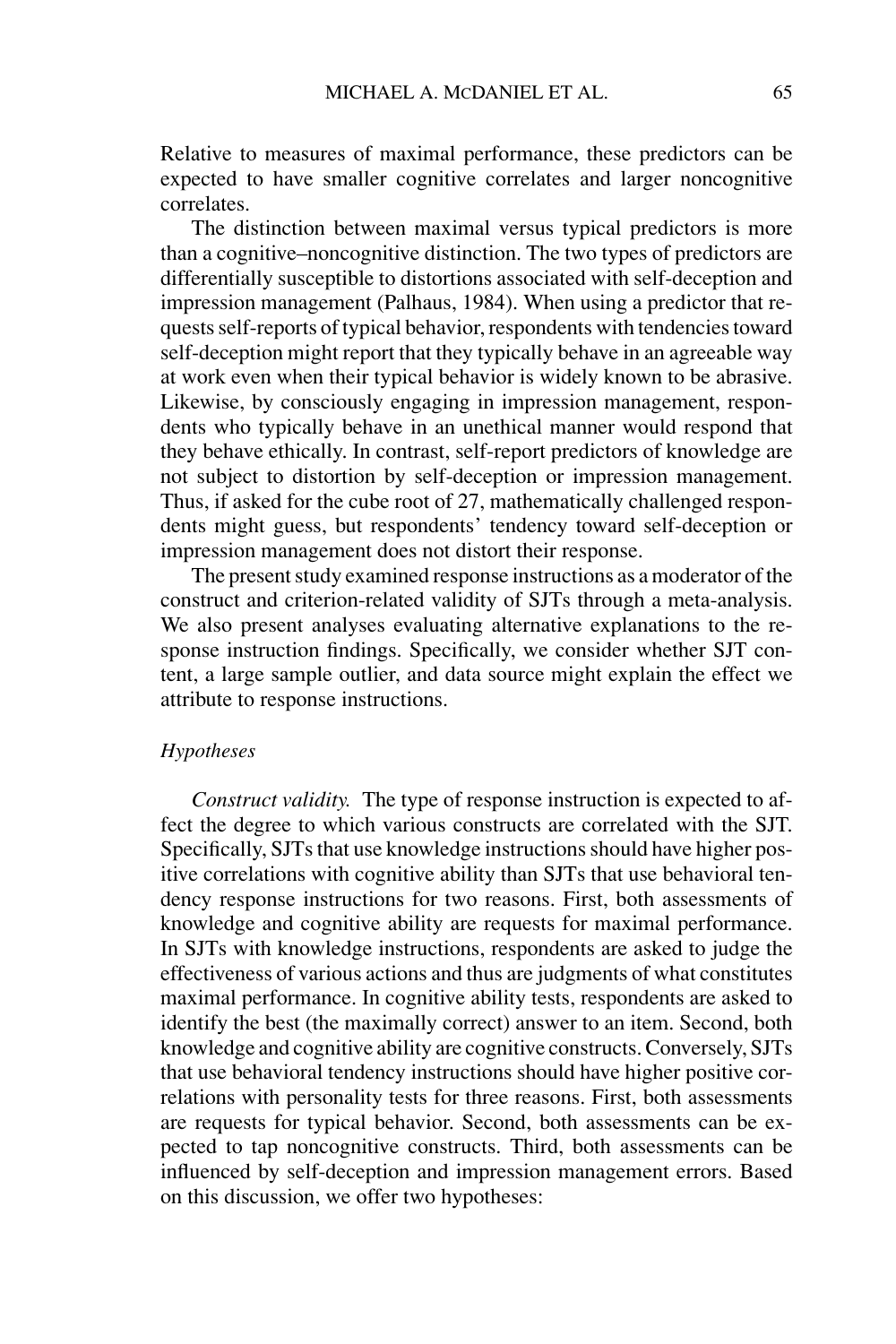*Hypothesis 1*: SJTs with knowledge instructions will have higher correlations with cognitive ability than SJTs with behavioral tendency instructions.

*Hypothesis 2*: SJTs with behavioral tendency instructions will have higher correlations with personality tests than SJTs with knowledge instructions.

*Criterion-related validity.* There are four reasons why SJTs with knowledge response instructions should yield higher validities for predicting job performance than SJTs with behavioral tendency response instructions. First, knowledge measures are excellent predictors of job performance (Dye, Reck, & McDaniel, 1993; Schmidt & Hunter, 1998). Second, if our construct hypotheses are correct, a knowledge instruction measure will be more highly correlated with cognitive ability. Because cognitive ability tests (Schmidt & Hunter, 1998) have substantial criterionrelated validity, it is reasonable to suggest that SJTs with high cognitive loadings will have higher validity than SJTs with lower cognitive loadings. Third, the validity of measures that tap multiple constructs, such as SJTs and interviews (Huffcutt, Roth, & McDaniel, 1996), are likely to increase as their cognitive load increases. Fourth, knowledge instruction SJTs are not subject to self-deception and impression management errors because they are not self-reports of typical behavior. Therefore, we offer the following hypothesis:

*Hypothesis 3*: SJTs with knowledge instructions will have higher criterionrelated validity than SJTs with behavioral tendency instructions.

*Incremental validity.* Most personnel selection systems rely on more than one selection procedure. Thus, the incremental validity of the SJT is an important topic. Often selection systems include measures of cognitive ability due to their high validity for all jobs (Schmidt & Hunter, 1998) and the value of a SJT increases if it has incremental validity above and beyond cognitive ability. The incremental validity of SJTs over measures of general cognitive ability has been a topic of several studies (Clevenger, Pereira, Wiechmann, Schmitt, Schmidt Harvey, 2001; Chan & Schmitt, 2002; McDaniel et al., 2001; Weekley & Jones, 1997, 1999). The current paper will examine whether response instructions moderate incremental validity. The paper will also extend the incremental validity analyses to include the Big Five.

The incremental validity of a test is the extent to which the test can explain unique variance in job performance not explained by other measures in the battery. To the extent that SJTs are correlated with cognitive ability, the potential of SJTs to predict unique variance beyond cognitive ability is limited. Likewise, to the extent that SJTs are correlated with the Big Five, the potential of SJTs to predict unique variance beyond the Big Five is limited. However, several studies have reported incremental validity of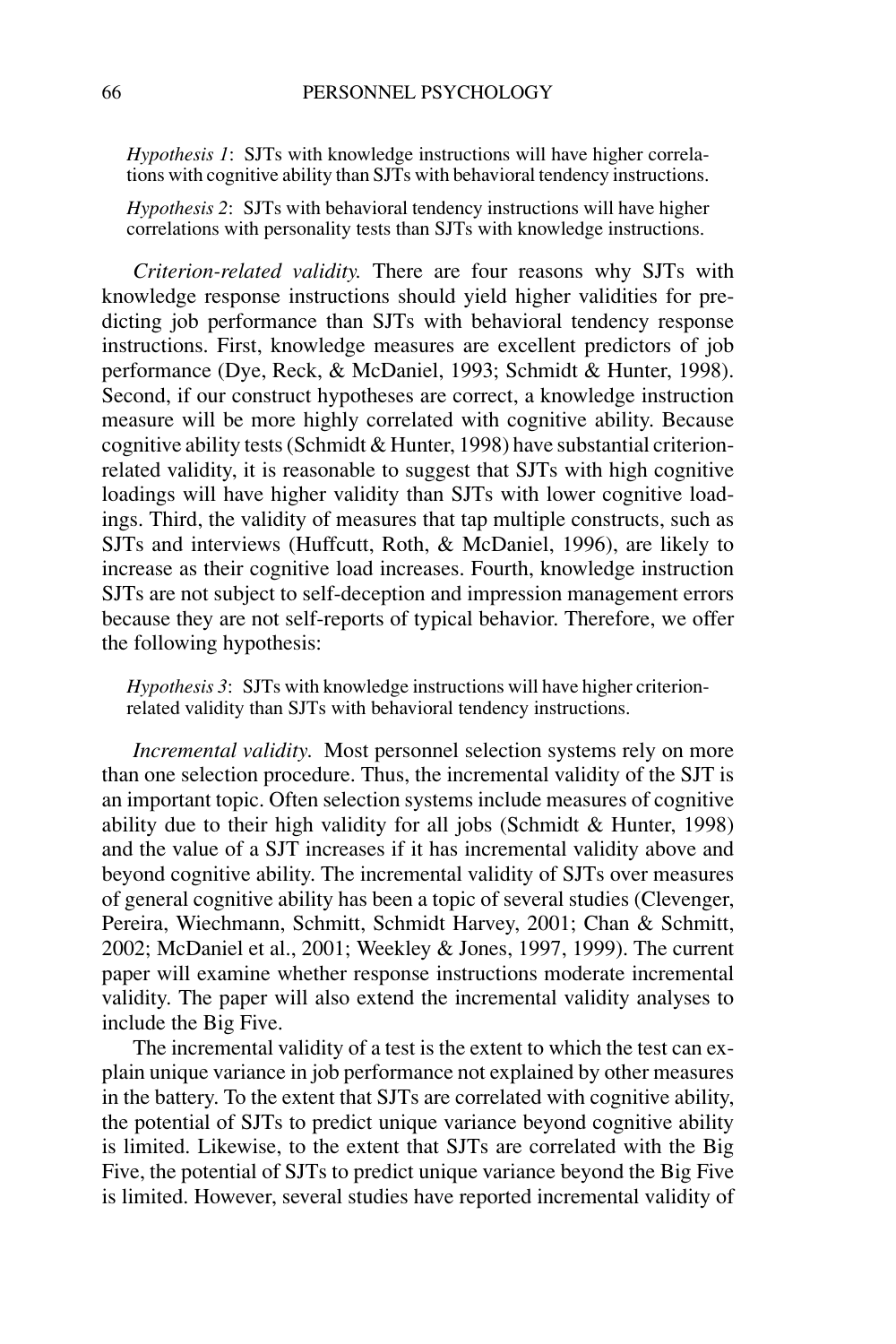a SJT over a battery containing cognitive ability and personality (Chan & Schmitt, 2002; Clevenger et al., 2001; O'Connell, Hartman, McDaniel, Grubb, & Lawrence, in press; Weekley & Ployhart 2005). If our construct hypotheses are correct, SJTs with behavioral tendency instructions should be less highly correlated with cognitive ability than SJTs with knowledge instructions. The opposite should be true with personality measures. Therefore, we offer the following two hypotheses:

*Hypothesis 4*: SJTs with behavioral tendency instructions will have larger incremental validity over cognitive ability than SJTs with knowledge instructions.

*Hypothesis 5*: SJTs with knowledge instructions will have larger incremental validity over the Big Five than SJTs with behavioral tendency instructions.

Concerning the incremental validity of a SJT over a battery of a cognitive test and the Big Five, there is no compelling reason why response instructions would moderate incremental validity of an SJT. The cognitive correlations of SJTs with knowledge instruction will impair the ability of such a SJT to add incremental validity over cognitive ability. The personality correlations of SJTs with behavioral tendency instructions will impair the ability of such SJTs to add incremental validity over personality. Thus, the incremental validity of SJTs, regardless of instruction type, is impaired by other predictors sharing the same construct space. Therefore, we offer the following hypothesis:

*Hypothesis 6*: SJTs will have incremental variance over a composite of cognitive ability and the Big Five, but the relationship will not be meaningfully moderated by response instructions.

#### *Method*

### *Literature Search*

The data set from the McDaniel et al. (2001) meta-analysis provided this study with a large amount of its criterion-related validity data and construct validity data concerning cognitive ability. The McDaniel and Nguyen (2001) data set examining construct validity of the Big Five provided the majority of the data for the Big Five construct validity analysis. We also obtained a large number of additional studies, both published and unpublished, conducted since 2001. These new studies added criterionrelated validity coefficients as well as construct validity data. The reference lists developed from these studies were updated to represent a comprehensive list of studies using SJTs in the personnel selection literature. We solicited additional studies from researchers and practitioners working in this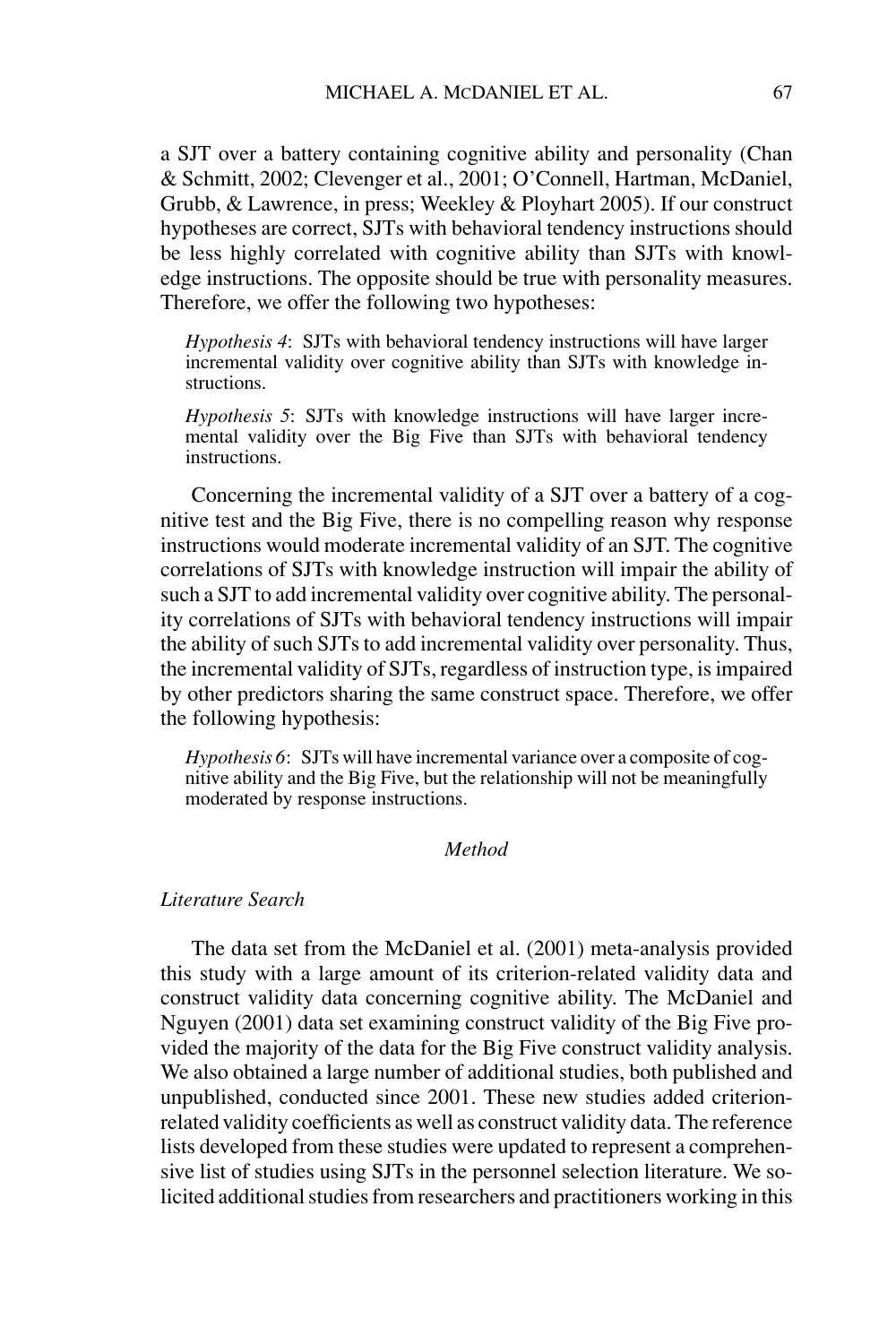area and reviewed recent journals and the programs of recent conferences for additional studies.

## *Analysis*

In their 2001 meta-analysis of the criterion-related validity of SJTs, McDaniel et al. (2001) corrected the variance estimate for differences across studies in the reliability of SJTs. The available reliability estimates were all coefficient alpha. We argue that this was an inappropriate estimate of the reliability of SJTs because such tests are seldom homogeneous. Specifically, there are no published factor analyses of SJTs in personnel selection with interpretable factors (McDaniel & Whetzel, 2005). Therefore, we do not correct the variance of the correlations for differences across studies due to the reliability of SJTs. Note that this decision has no impact on the estimated mean validities because means are not corrected for measurement error in meta-analyses of criterion-related validities.

The psychometric artifact-distribution meta-analytic method was used in this study (Hunter & Schmidt, 1990, 2004). For the construct validity analyses, the estimated population mean correlation was corrected for measurement error in the construct (the measure of cognitive ability or personality) but not for measurement error in the SJT. The estimated population variance was corrected for sampling error and for differences across studies in measurement error in the construct.

Range restriction can be a problem in interpreting the incremental validity results. For example, if the incumbents in the validity studies have been selected on cognitive ability, cognitive ability would have very restricted variance permitting an SJT to show incremental validity. However, no range restriction corrections were conducted because we have little data on the degree of range restriction in the SJTs in our samples.

For the criterion-related validity analyses, the estimated population mean correlation was corrected for measurement error in the criterion. The estimated population variance was corrected for sampling error and for differences across studies in measurement error in the criterion. Again, no range restriction corrections were conducted and no corrections were made for differences across studies in the reliability of SJTs.

#### *Reliability*

The reliability artifact distributions for the job performance criterion and for cognitive ability were drawn from McDaniel et al. (2001). The reliability distribution for the personality constructs were drawn from studies in the meta-analysis and are presented in Table 1.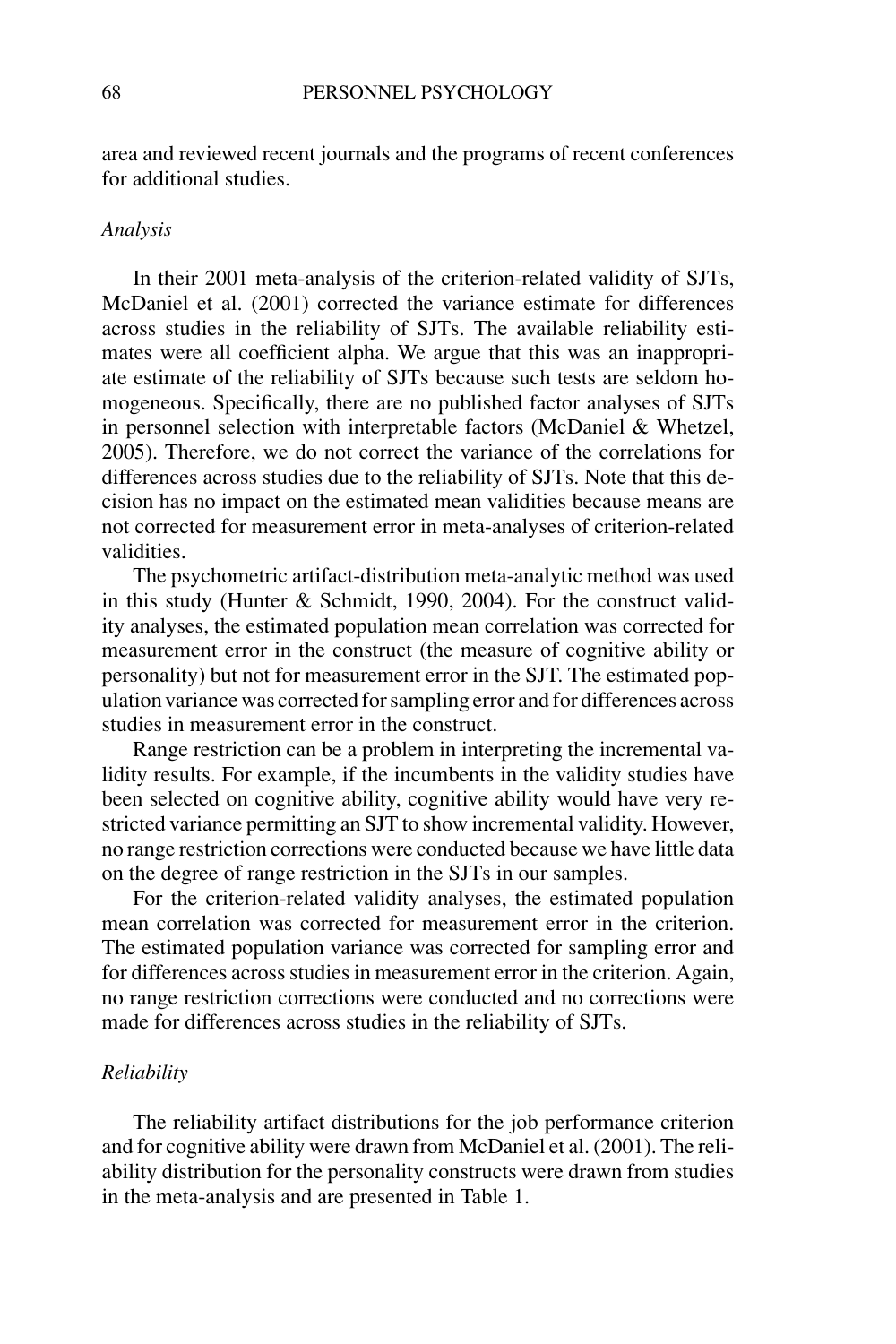| Reliability | Frequency               |
|-------------|-------------------------|
| 0.63        | 2                       |
| 0.66        | $\overline{c}$          |
| 0.67        | $\mathbf{1}$            |
| 0.69        | 1                       |
| 0.70        | 1                       |
| 0.72        | 1                       |
| 0.73        | 1                       |
| 0.74        | 2                       |
| 0.76        | 6                       |
| 0.77        | 3                       |
| 0.78        | 3                       |
| 0.79        | $\overline{c}$          |
| $_{0.80}$   | $\overline{\mathbf{3}}$ |
| 0.81        | 3                       |
| 0.82        | $\overline{2}$          |
| 0.83        | $\mathbf{1}$            |
| 0.84        | 3                       |
| 0.85        | 1                       |
| 0.86        | 1                       |
| 0.87        | 1                       |
| 0.88        | $\overline{c}$          |

TABLE 1 *Big Five Reliability Distribution*

#### *Response Instruction Taxonomy*

A taxonomy of response instruction types was developed (Table 2). The taxonomy is hierarchical. At the highest level of the taxonomy, we distinguish between knowledge and behavioral tendency instructions. At the lowest level of the taxonomy, we show variations in knowledge instructions and variations in behavioral tendency instructions.

#### *Decision Rules*

Analysis of the criterion-related validity data generally followed the four main decision rules used in the original McDaniel et al. (2001) metaanalysis. First, only studies whose participants were employees or applicants were used. Second, SJTs were required to be in the paper-and-pencil format. Other formats, such as interview (e.g., Latham, Saari, Pursell, & Campion, 1980) and video-based SJTs (e.g., Dalessio, 1994; Jones & DeCotiis, 1986), were not included. The third rule gave priority to supervisor ratings of job performance over other available measures. The fourth and final rule defined boundary conditions on the job performance measure. Surrogate performance measures such as years of school completed,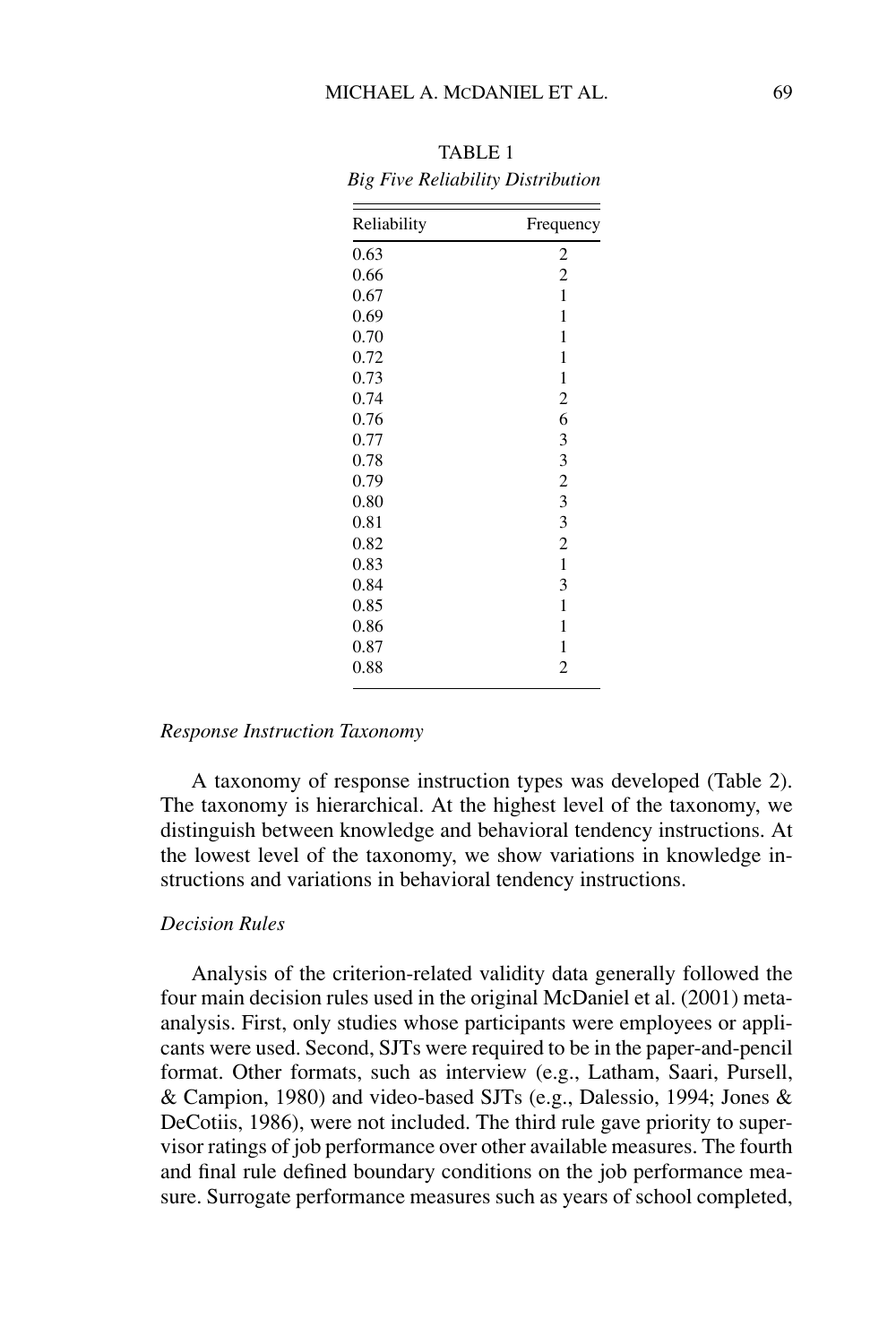#### 70 PERSONNEL PSYCHOLOGY

## TABLE 2

| Response instruction                              | Illustrative study                                |
|---------------------------------------------------|---------------------------------------------------|
| Behavioral tendency instructions                  |                                                   |
| 1. Would do                                       | Bruce (1953)                                      |
| 2. Most & least likely                            | Pulakos & Schmitt (1996)                          |
| 3. Rate and rank what you would most likely do    | Jagmin (1985)                                     |
| 4. Rate the tendency to perform on a Likert scale | Doherty (personal<br>communication, July 7, 2005) |
| Knowledge instructions                            |                                                   |
| 5. Should do                                      | Hanson (1994)                                     |
| 6. Best response                                  | Greenberg (1963)                                  |
| 7. Best & worst                                   | Clevenger & Haaland (2000)                        |
| 8. Best & second best                             | Richardson, Bellows, & Henry                      |
| 8. Best & second best                             | Co. (undated)                                     |
| 9. Rate effectiveness                             | Chan & Schmitt $(1997)$                           |
| 10. Best, second, & third best                    | Cardell (1942)                                    |
| 11. Level of importance                           | Corts (1980)                                      |

#### *Response Instruction Taxonomy*

hierarchical level in the organization, number of employees supervised, years of management experience, ratings of potential, and salary were not used. Thus, data from Ployhart and Ehrhart (2003) were not included because the respondents were not employees or applicants, and the criterion was grade point average. In addition, for the criterion-related validity data, we permitted only one correlation per sample per response instruction to be used.

The rules concerning construct-related data generally followed the decision rules used in McDaniel and Nguyen (2001). McDaniel and Nguyen (2001) included data from any personnel selection SJT that reported a correlation with a test that could be classified as a Big Five measure. No restrictions were placed on the sample members (the sample members could be students, applicants, or employees). If a sample reported more than two correlations between a SJT and a Big Five measure, McDaniel and Nguyen (2001) included both correlations. Thus, if a sample provided a separate correlation between a SJT and each of two measures of Conscientiousness, both correlations were included in the analysis of the SJT with Conscientiousness. However, in the present study, for the construct validity data, we permitted only one correlation per construct per sample per response instruction to be used.

In two samples, the respondents were administered the same SJT twice, once with a knowledge instruction and once with a behavioral tendency instruction. These samples contributed two correlations per analysis. For the 118 criterion-related validity analyses, 116 of the correlations are from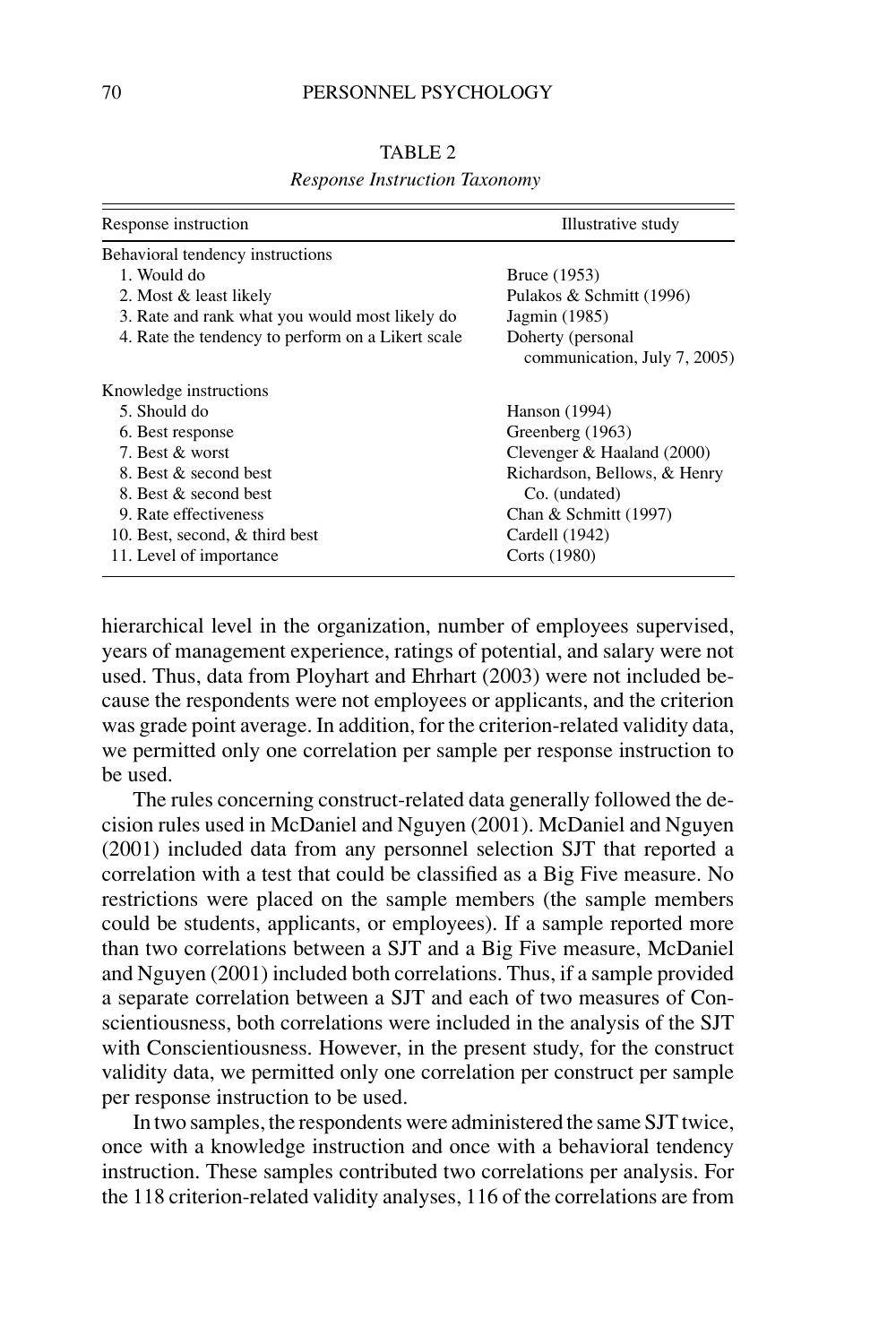independent samples. The remaining two are from a single sample (Doherty, personal communication, July 7, 2005, Sample 3) where in one sample, the same SJT was administered with both knowledge instructions and behavioral tendency instructions, and the validity was reported separately by response instruction. For the correlations between a SJT and a construct, all but two of the correlations in each distribution came from a separate sample. The remaining two were from Nguyen, Biderman, & McDaniel (2005), where the same SJT was administered with both knowledge instructions and behavioral tendency instructions to the same sample.

Another improvement over previous research involves the exclusion of various studies. We made a few changes to the decision rules used by McDaniel et al. (2001) and McDaniel and Nguyen (2001). First, we did not include studies using the *How Supervise?* test (File, 1943) in either the criterion-related and construct validity analysis. The *How Supervise?* test presents respondents with single statements about supervisory practices and asks whether they agree with the statement. *How Supervise?* items lack both a situation and a series of responses to the situations. We also excluded studies in which SJT response instructions could not be coded due to lack of information or due to the response instructions not fitting into the taxonomy (Jones, Dwight, & Nouryan, 1999).

*Publication bias analyses.* McDaniel, Rothstein and Whetzel (2006) and others (Duval, 2005; McDaniel, Hurtz & Donovan, 2006; McDaniel, McKay & Rothstein, 2006; Whetzel, 2006) have raised the issue of publication bias in meta-analyses within industrial and organizational psychology. Publication bias exists to the extent that not all studies are available to the meta-analytic researcher, and the missing studies have systematically different results from those that are available. Because publication bias has been found in some industrial and organizational research areas, and because publication bias analyses are required in meta-analyses published in *Psychological Bulletin* (Cooper, 2003), we applied these methods to our data.

#### *Results*

Our results are divided into four sections. First, we present the meta-analysis results addressing the response instruction moderator (Hypotheses 1, 2, and 3). Second, we present meta-analysis results for three alternative hypotheses to the response instruction moderator findings. Third, we describe the method and results of a primary study evaluating an alternative hypothesis to the response instruction moderator findings. Finally, we present the results of the incremental validity analyses addressing Hypotheses 4, 5, and 6.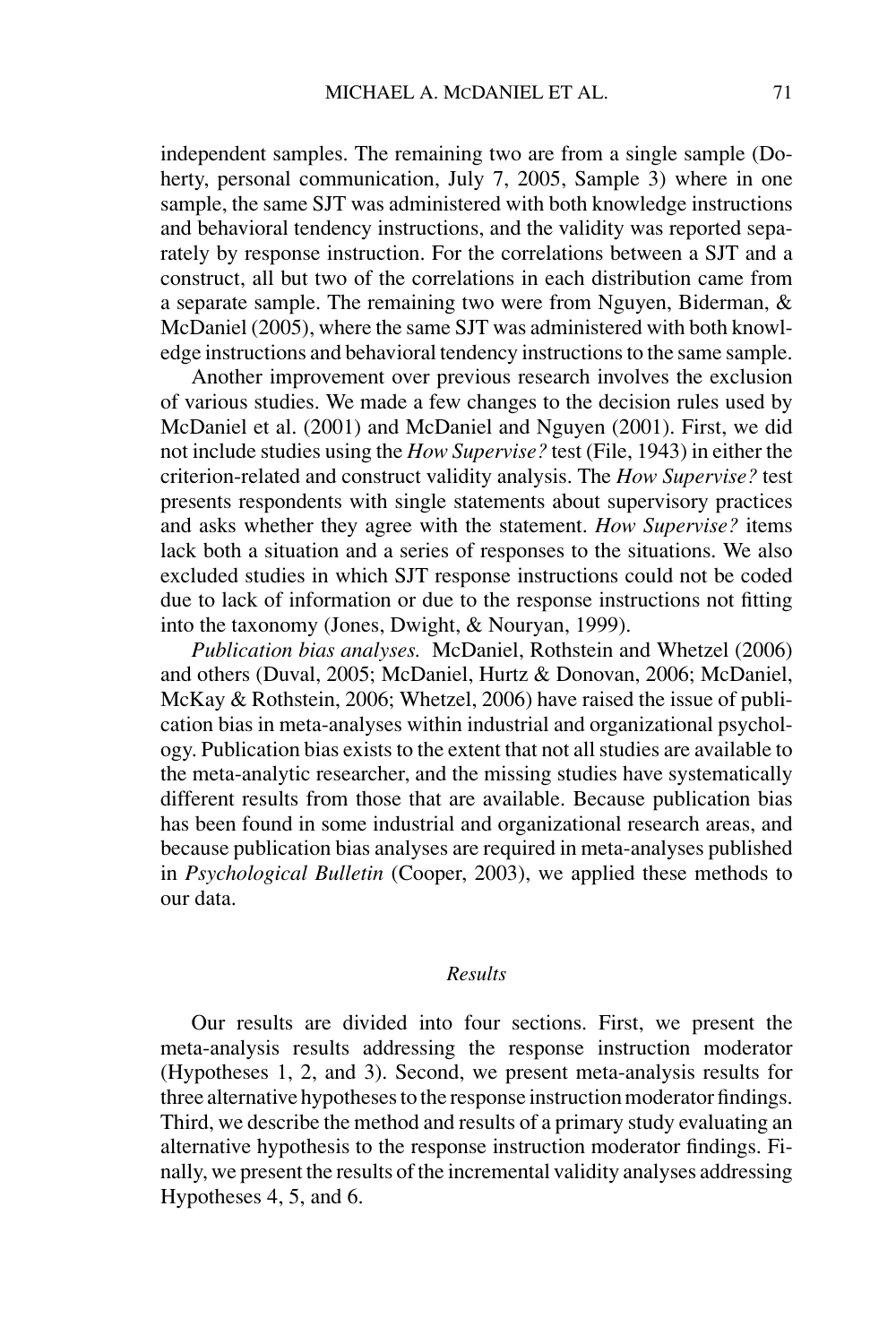### TABLE 3

|                            |        |              | Observed distribution |          |        |              | Population distribution  |                 |
|----------------------------|--------|--------------|-----------------------|----------|--------|--------------|--------------------------|-----------------|
|                            |        | No.          |                       |          |        |              | $\%$ of $\sigma_n^2$ due | 80%             |
| Distribution               | N      | of <i>rs</i> | Mean $r$              | $\sigma$ | $\rho$ | $\sigma_{p}$ | to artifacts             | CI              |
| Agreeableness              | 25,473 | 51           | .22                   | .15      | .25    | .17          | 8                        | .03 to .47      |
| Knowledge                  | 17,115 | 34           | .17                   | .10      | .19    | .11          | 16                       | .05 to .34      |
| Behavioral tendency        | 8,358  | 17           | .33                   | .18      | .37    | .20          | 6                        | $.12$ to $.62$  |
| Conscientiousness          | 31,277 | 53           | .23                   | .13      | .27    | .14          | 10                       | .09 to .44      |
| Knowledge                  | 23,043 | 38           | .21                   | .10      | .24    | .10          | 15                       | .11 to .37      |
| Behavioral tendency        | 8,234  | 15           | .30                   | .16      | .34    | .18          | 6                        | .11 to .57      |
| <b>Emotional stability</b> | 19,325 | 49           | .19                   | .17      | .22    | .18          | 6                        | $-.02$ to $.45$ |
| Knowledge                  | 11,067 | 33           | .10                   | .09      | .12    | .08          | 34                       | .01 to .22      |
| Behavioral tendency        | 8,258  | 16           | .31                   | .18      | .35    | .20          | 6                        | $.10$ to $.60$  |
| Extraversion               | 11,351 | 25           | .13                   | .09      | .14    | .09          | 25                       | .03 to .26      |
| Knowledge                  | 9,533  | 14           | .14                   | .08      | .15    | .08          | 23                       | .06 to .25      |
| Behavioral tendency        | 1,818  | 11           | .07                   | .13      | .08    | .12          | 35                       | $-.07$ to .23   |
| Openness to Experience     | 4,515  | 19           | .11                   | .08      | .13    | .05          | 66                       | $.06$ to $.19$  |
| Knowledge                  | 2,921  | 11           | .12                   | .08      | .14    | .06          | 56                       | .06 to $.22$    |
| Behavioral tendency        | 1,594  | 8            | .09                   | .07      | .11    | .01          | 98                       | .09 to .12      |
| Cognitive ability          | 30,859 | 95           | .29                   | .18      | .32    | .19          | 7                        | .08 to .57      |
| Knowledge                  | 24,656 | 69           | .32                   | .17      | .35    | .19          | 6                        | .11 to .60      |
| Behavioral tendency        | 6,203  | 26           | .17                   | .13      | .19    | .13          | 20                       | .02 to .36      |
| Job performance            | 24,756 | 118          | .20                   | .10      | .26    | .10          | 38                       | .13 to .39      |
| Knowledge                  | 22,050 | 96           | .20                   | .10      | .26    | .10          | 38                       | .13 to .38      |
| Behavioral tendency        | 2,706  | 22           | .20                   | .13      | .26    | .13          | 36                       | .08 to .43      |

*Meta-Analytic Results: Construct and Criterion-Related Validity*

*Notes.* Estimated mean population correlations for construct validity analyses are corrected for measurement error in the personality and cognitive ability measures. Estimated mean population correlations for criterion-related validity are corrected for measurement error in job performance. Estimated population variance estimates for all analyses are corrected for differences across studies in measurement error in the Big Five (for the Big Five construct analyses), in cognitive ability (for the cognitive ability constructs analyses), in job performance (for the criterion-related validity analyses).

### *Meta-Analytic Results for Response Instruction Moderator*

Table 3 presents the construct and criterion-related validity results. These results address Hypothesis 1 (correlations with cognitive ability), Hypothesis 2 (correlations with the Big Five), and Hypothesis 3 (criterionrelated validity). The first column identifies the distribution of validities analyzed. Total sample size across studies, the total number of correlation coefficients, and the mean and standard deviation of the observed distribution are presented in Columns 2 through 5. Columns 6 and 7 contain estimates of the population mean correlations and standard deviations. The percentage of variance in the observed distribution corrected for sampling error and reliability differences across studies and the 80% credibility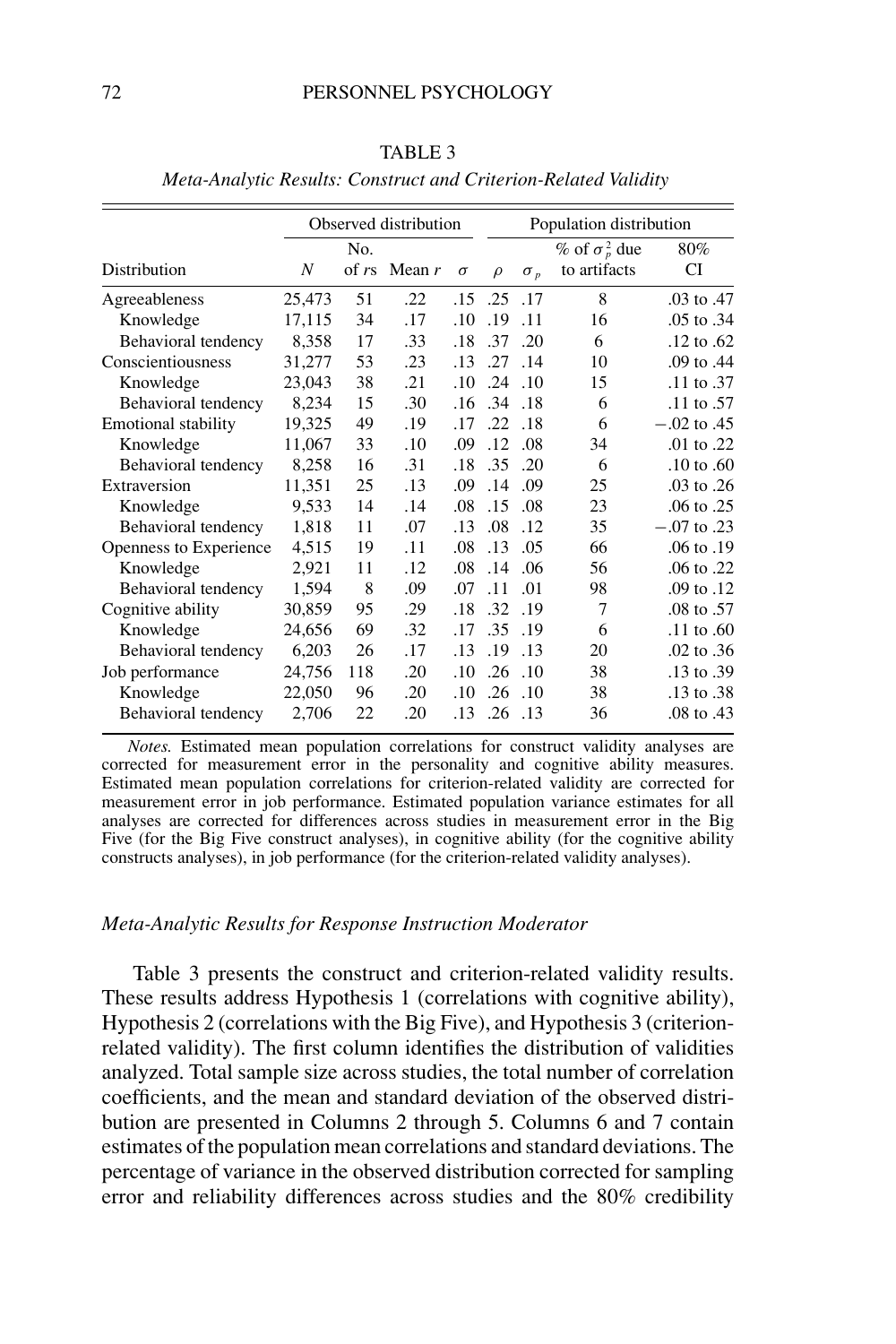interval for the true validities are presented in the remaining two columns. Because no corrections for range restriction were conducted, all reported populations correlations are likely to be downwardly biased (underestimates of the actual population value). For the analyses addressing cognitive ability correlates, the population correlation distribution is corrected for measurement error in the cognitive ability measures. Because no corrections in the population variance were made for differences across studies in range restriction or differences across studies in measurement error in the SJTs, the reported population variances are likely to be upwardly biased (overestimates of the actual population variance).

Results relevant to Hypothesis 1 concerning the correlation between SJTs and cognitive ability are shown in Table 3. The estimated population correlation is .32 for all SJTs, .35 for knowledge instruction SJTs, and .19 for behavioral tendency SJTs. Thus, Hypothesis 1 is supported. We note that both the wide 80% credibility intervals and the low percentage of population distribution variance due to artifacts suggest substantial variation in the population distributions. Although SJTs on average show correlations with general mental ability and the magnitude of the correlation is moderated by response instructions, there is substantial variability across studies.

Concerning Hypothesis 2, the estimated mean population correlations between SJTs and the Big Five were .25 for Agreeableness, .27 for Conscientiousness, .22 for Emotional Stability, .14 for Extraversion, and .13 for Openness to Experience. For three of the Big Five, the correlations between the SJT and the personality trait were higher for the behavioral tendency than for the knowledge instruction set: Agreeableness (.37 vs .19), Conscientiousness (.34 vs. 24), and Emotional Stability (.35 vs .12). Thus, Hypothesis 2 is supported for the personality traits of Agreeableness, Conscientiousness, and Emotional Stability. Hypothesis 2 is not supported for Extraversion and Openness to Experience. We note that the distributions (Extraversion and Openness to Experience) that did not support Hypothesis 2 had the fewest number of coefficients.

Concerning criterion-related validity, the estimated population correlation of .26 is somewhat lower than the .34 coefficient reported in McDaniel et al. (2001). This difference is due to the addition of newly found studies (primarily unpublished) that, on average, have lower criterion-related validities than the mean of studies reported in McDaniel et al. (2001). The validities in this study were the same for both instruction types ( $r =$ .26), thus, Hypothesis 3 is not supported. The lower 90th percentile values for the validities, used for inferences regarding validity generalizations, are .13 for all SJTs, .13 for SJTs with knowledge instructions, and .08 for SJTs with behavioral tendency instructions. These non-zero, positive correlations indicate that the validity of SJTs generalize.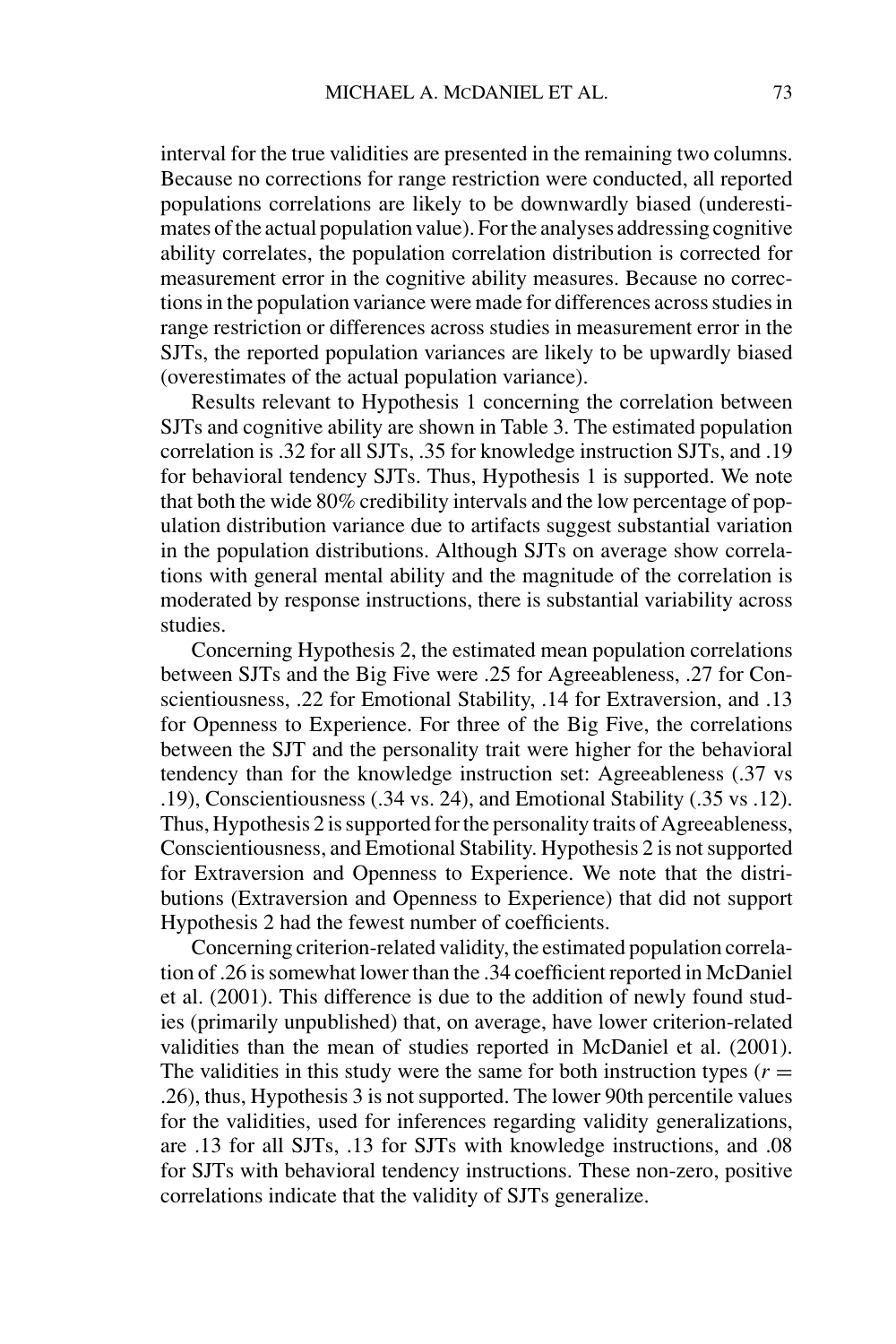# TABLE 4

*Meta-Analytic Results Relevant to Alternative Hypotheses: Outliers and Data Sources*

|                                                                                                                           |                  |                                | Observed distribution                                    |          |                           |              | Population distribution               |                       |
|---------------------------------------------------------------------------------------------------------------------------|------------------|--------------------------------|----------------------------------------------------------|----------|---------------------------|--------------|---------------------------------------|-----------------------|
| Distribution                                                                                                              | $\boldsymbol{N}$ | N <sub>0</sub><br>of <i>rs</i> | Mean $r$                                                 | $\sigma$ | $\boldsymbol{p}$          | $\sigma_{p}$ | % of $\sigma_p^2$ due<br>to artifacts | 80%<br><b>CI</b>      |
|                                                                                                                           |                  |                                | Large sample outlier analyses SJT with cognitive ability |          |                           |              |                                       |                       |
| SJT (knowledge                                                                                                            | 19,070           | 68                             | .37                                                      |          | $.17$ $.41$ $.18$         |              | 9                                     | $.19 \text{ to } .64$ |
| instructions) with<br>cognitive ability. All<br>coefficients excluding<br>Pereira & Schmidt<br>Harvey's (1999)<br>Study 2 |                  |                                |                                                          |          |                           |              |                                       |                       |
|                                                                                                                           |                  |                                | Criterion-related validity by data source                |          |                           |              |                                       |                       |
| Test vendor manuals                                                                                                       | 1,108            | 14                             | .28                                                      |          | $.15$ $.36$ $.14$         |              | 45                                    | .18 to .54            |
| Government technical<br>reports                                                                                           | 3,342            | 23                             | .30                                                      | .10      | .38                       | .07          | 55                                    | .29 to .48            |
| Proprietary technical<br>reports                                                                                          | 10,524           | 28                             | .16                                                      | .06      | .20                       | .02          | 78                                    | .17 to .23            |
| Journal articles                                                                                                          | 4,453            | 31                             | .22                                                      |          | $.12$ $.28$               | .12          | 37                                    | .12 to .44            |
| Journal articles -<br>Knowledge<br>instructions                                                                           | 3,591            | 23                             | .21                                                      | .12      | .27                       | .12          | 37                                    | .11 to .42            |
| Journal articles -<br>Behavioral tendency<br>instruction                                                                  | 862              | 8                              | .25                                                      |          | $.13 \quad .33 \quad .13$ |              | 38                                    | .16 to .49            |
| Book chapter                                                                                                              | 151              | $\overline{4}$                 | .42                                                      |          | $.14$ .55                 | .04          | 81                                    | $.50$ to $.60$        |
| Conference papers                                                                                                         | 3,692            | 15                             | .16                                                      | .07      | .21                       | .05          | 70                                    | $.15$ to $.27$        |
| Conference papers -<br>Knowledge<br>instructions                                                                          | 2,170            | $\tau$                         | .16                                                      | .04      | .20                       | .00          | 166                                   | .20 to .20            |
| Conference papers –<br>Behavioral tendency<br>instructions                                                                | 1,522            | 8                              | .16                                                      |          | $.10$ $.21$               | - .09        | .09                                   | .09 to .33            |
| Dissertations and<br>master's theses                                                                                      | 1,486            | 3                              | .24                                                      |          | $.06$ $.31$               | .05          | 37                                    | .25 to .38            |

*Note.* Table 3's note applicable to Table 4.

# *Meta-Analytic Results of Alternative Hypotheses to the Response Instruction Moderator*

Tables 4 and 5 offer meta-analyses addressing three alternative explanations to our conclusions regarding the moderating effect of response instruction on construct and criterion-related validity. The first alternative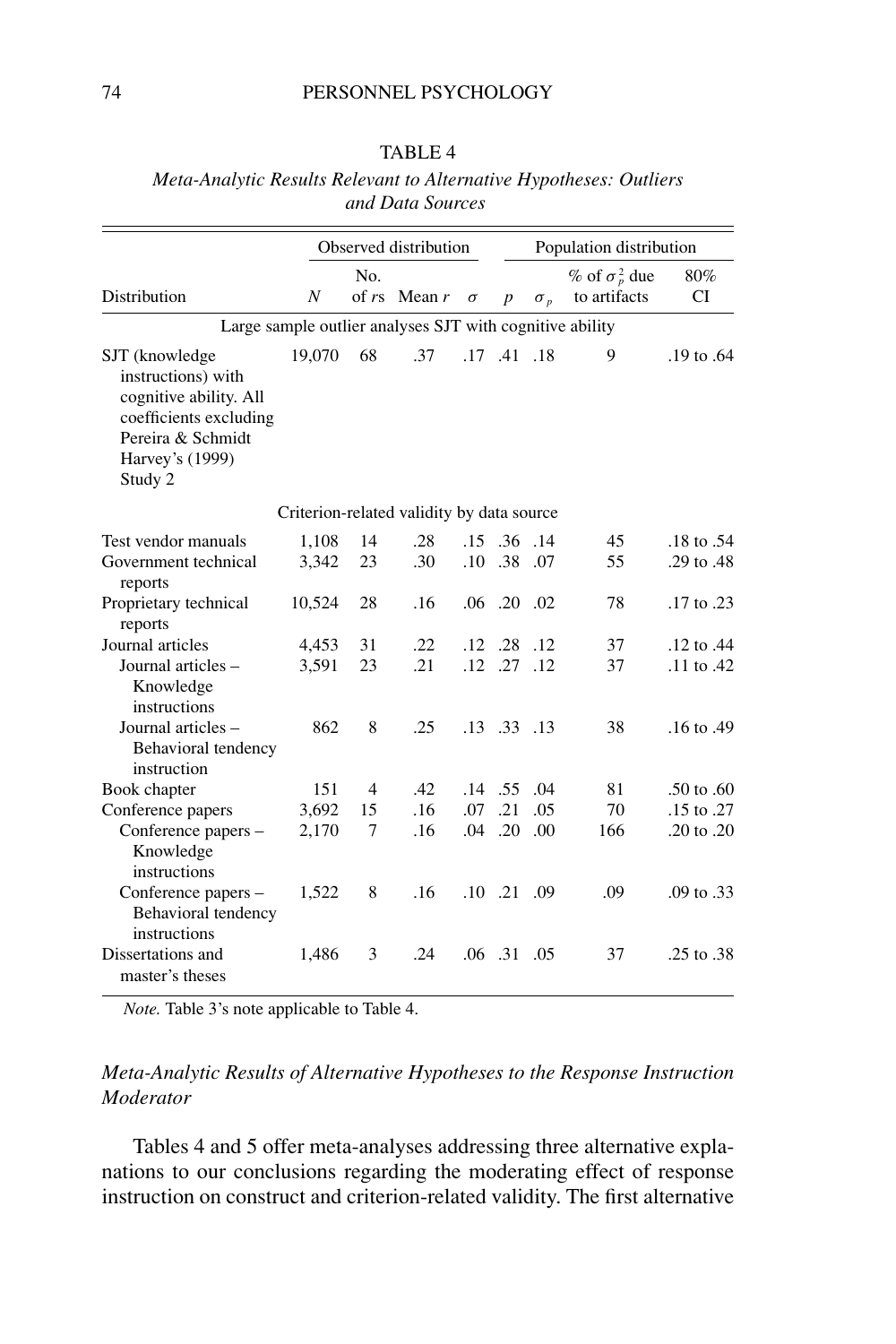| n |  |
|---|--|
|---|--|

|                            |       |                | Observed distribution                        |          |               |                  | Population distribution |                       |
|----------------------------|-------|----------------|----------------------------------------------|----------|---------------|------------------|-------------------------|-----------------------|
|                            |       | N <sub>0</sub> |                                              |          |               |                  | % of $\sigma_n^2$ due   | 80%                   |
| Distribution               | N     | $of$ $rs$      | Mean $r$                                     | $\sigma$ | $\mathcal{O}$ | $\sigma_{v}$     | to artifacts            | CI                    |
|                            |       |                | Analyses where test content is held constant |          |               |                  |                         |                       |
| Agreeableness              | 1,465 | 8              | .15                                          | .04      | .17           | .00              | 100                     | .17 to .17            |
| Knowledge                  | 763   | 4              | .12                                          | .04      | .14           | .00              | 100                     | .14 to .14            |
| Behavioral tendency        | 702   | 4              | .17                                          | .04      | .20           | .00              | 100                     | .20 to .20            |
| Conscientiousness          | 1,465 | 8              | .24                                          | .09      | .27           | .07              | 55                      | .18 to .36            |
| Knowledge                  | 763   | 4              | .19                                          | .10      | .21           | .07              | 52                      | .12 to .31            |
| Behavioral tendency        | 702   | 4              | .29                                          | .05      | .33           | .00              | 100                     | .33 to .33            |
| <b>Emotional stability</b> | 1,465 | 8              | .06                                          | .08      | .07           | .04              | 82                      | $.02$ to $.12$        |
| Knowledge                  | 763   | 4              | .02                                          | .03      | .02           | .00              | 100                     | .02 to .02            |
| Behavioral tendency        | 702   | 4              | .11                                          | .09      | .13           | .06              | 63                      | .04 to .21            |
| Extroversion               | 1,465 | 8              | .04                                          | .06      | .04           | .00              | 100                     | $.04$ to $.04$        |
| Knowledge                  | 763   | 4              | .02                                          | .04      | .02           | .00 <sub>1</sub> | 100                     | $.02$ to $.02$        |
| Behavioral tendency        | 702   | 4              | .06                                          | .07      | .07           | .00.             | 100                     | .07 to .07            |
| Openness to experience     | 1,465 | 8              | .07                                          | .09      | .08           | .06              | 62                      | .00 to $.16$          |
| Knowledge                  | 763   | 4              | .05                                          | .07      | .05           | .01              | 99                      | $.04$ to $.07$        |
| Behavioral tendency        | 702   | 4              | .09                                          | .10      | .10           | .08              | 49                      | $-.01$ to .21         |
| Cognitive Ability          | 1,497 | 8              | .20                                          | .13      | .22           | .13              | 26                      | $.06 \text{ to } .39$ |
| Knowledge                  | 737   | 4              | .25                                          | .15      | .28           | .15              | 19                      | .08 to .47            |
| Behavioral tendency        | 760   | 4              | .15                                          | .09      | .17           | .07              | 58                      | .08 to .25            |
| Job Performance            | 631   | 6              | .15                                          | .08      | .20           | .00.             | 100                     | .20 to .20            |
| Knowledge                  | 341   | 3              | .20                                          | .07      | .26           | .00              | 100                     | .26 to .26            |
| Behavioral tendency        | 290   | $\mathbf{3}$   | .09                                          | .04      | .12           | .00              | 100                     | .12 to .12            |

*Meta-Analytic Results Relevant to Alternative Hypotheses: Test Content is Held Constant*

*Note.* Table 3's note is applicable to Table 5.

hypothesis concerns large sample outliers and holds that some studies with large samples distort the findings. Pereira and Schmidt Harvey (1999, Study 2) reported a very low correlation between an SJT with knowledge instructions and cognitive ability  $(r = .14)$  based on a sample of 5,586. Table 4 shows that when this correlation is dropped from the analysis, the population correlation between knowledge instruction SJTs and cognitive ability increased from .35 (Table 3) to .41 (Table 4). Thus, the large sample outlier results mitigated support for Hypothesis 1 and discredits the first alternative hypothesis.

The second alternative hypothesis holds that publication bias distorts the conclusions regarding the response instruction moderator. Table 4 shows that criterion-related validity varies by the source of the data. This analysis was conducted because recent research has shown data source differences can be symptomatic of publication bias (McDaniel, McKay &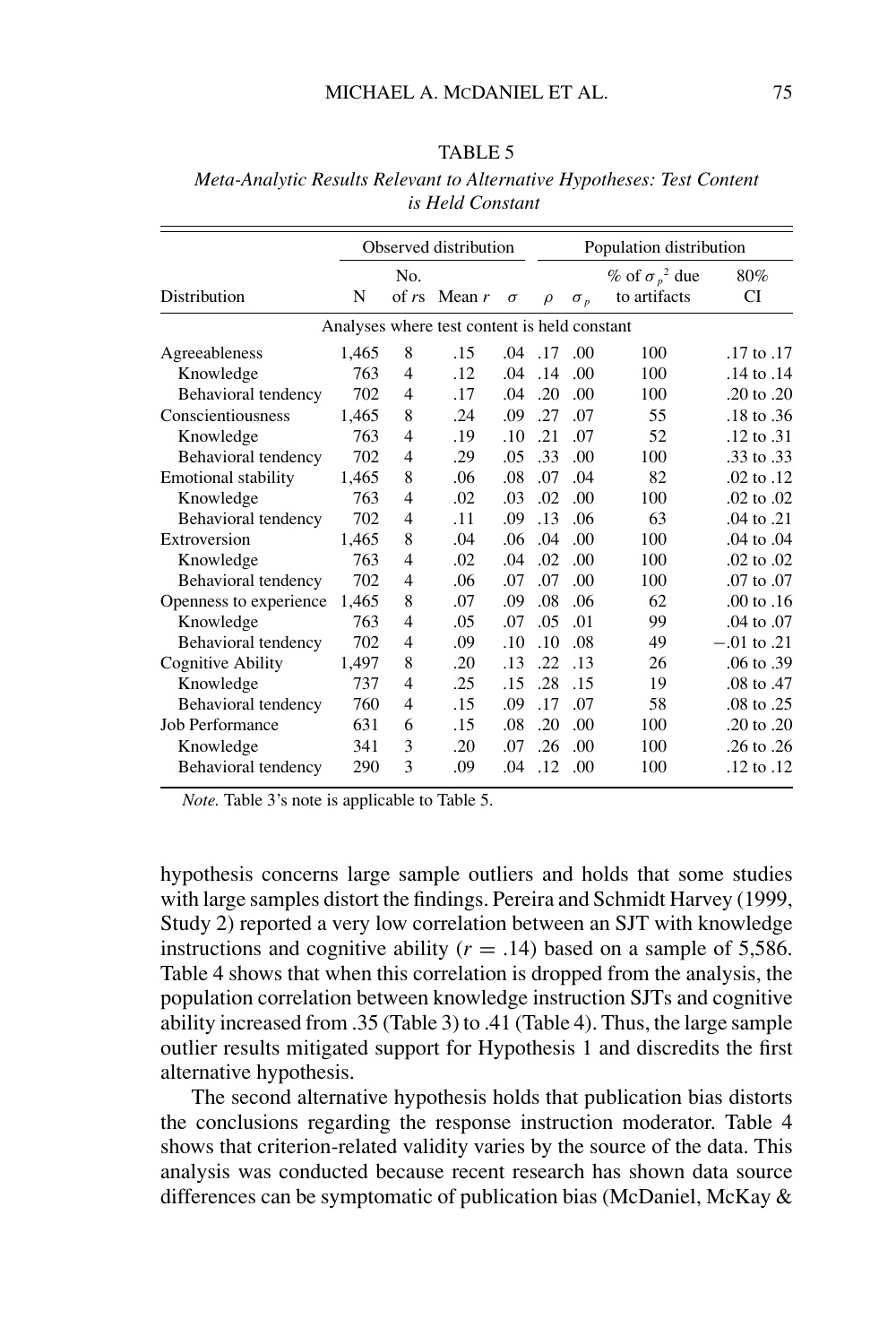Rothstein, 2006; McDaniel, Rothstein & Whetzel, 2006). We conducted trim and fill publication bias analyses (Duval & Tweedie, 2000a, 2000b) on validity distributions subset by source of data. Publication bias was not a compelling explanation for validity differences by data source (results available from the first author). Also, within data source there were too few validity coefficients for behavioral tendency instruction SJTs to provide a meaningful replication by the response moderator analyses within data source. Thus, although there are some differences in validity by publication source, there are insufficient data to determine whether a publication source moderator has any effect on our conclusions regarding a response instruction moderator.

The third alternative hypothesis to our conclusion regarding the response instruction moderator concerns the content of the SJTs. A metaanalysis, such as the current study, which compares the criterion-related and construct validity of SJTs with different response instructions, cannot definitively state that any observed differences are due to the response instructions because the content of the SJTs is not held constant. A rival hypothesis is that SJTs with knowledge instructions have systematically different content than SJTs with behavioral tendency instructions and that it is the content difference and not the response instruction difference that causes any observed moderating effect.

Table 5 addresses the third alternative hypothesis by summarizing the construct and criterion-related validity data for studies in which a SJT was administered twice, once with knowledge instructions and once with behavioral tendency instructions. These types of studies are ideal for evaluating a response instruction moderator because the content of the SJTs is held constant. Eight studies were available for the construct hypotheses (Hypotheses 1 and 2), and six studies were available for the criterion-related validity hypothesis (Hypothesis 3). The analyses for cognitive ability correlates support Hypothesis 1 because the SJTs with knowledge instructions have substantially larger correlations with cognitive ability than the same SJTs administered with behavioral tendency instructions (.28 vs. .17). Related to Hypothesis 2, the SJTs with behavioral tendency instructions have larger correlations with the Big Five than the same SJTs administered with knowledge behavioral tendency instructions for Agreeableness (.20 vs. .14), for Conscientiousness (.33 vs. .21), for Emotional Stability (.13 vs. .02), for Extraversion (.07 vs. .02), and for Openness to Experience (.10 vs. .05).

These supplemental construct analyses are supportive of Hypotheses 1 and 2. In contrast to analyses in Table 3 for the full data set in which Hypothesis 2 was confirmed for only three of the Big Five, Table 5 shows that when SJT content is held constant, Hypothesis 2 is confirmed for all of the Big Five constructs. However, when comparing Table 5 with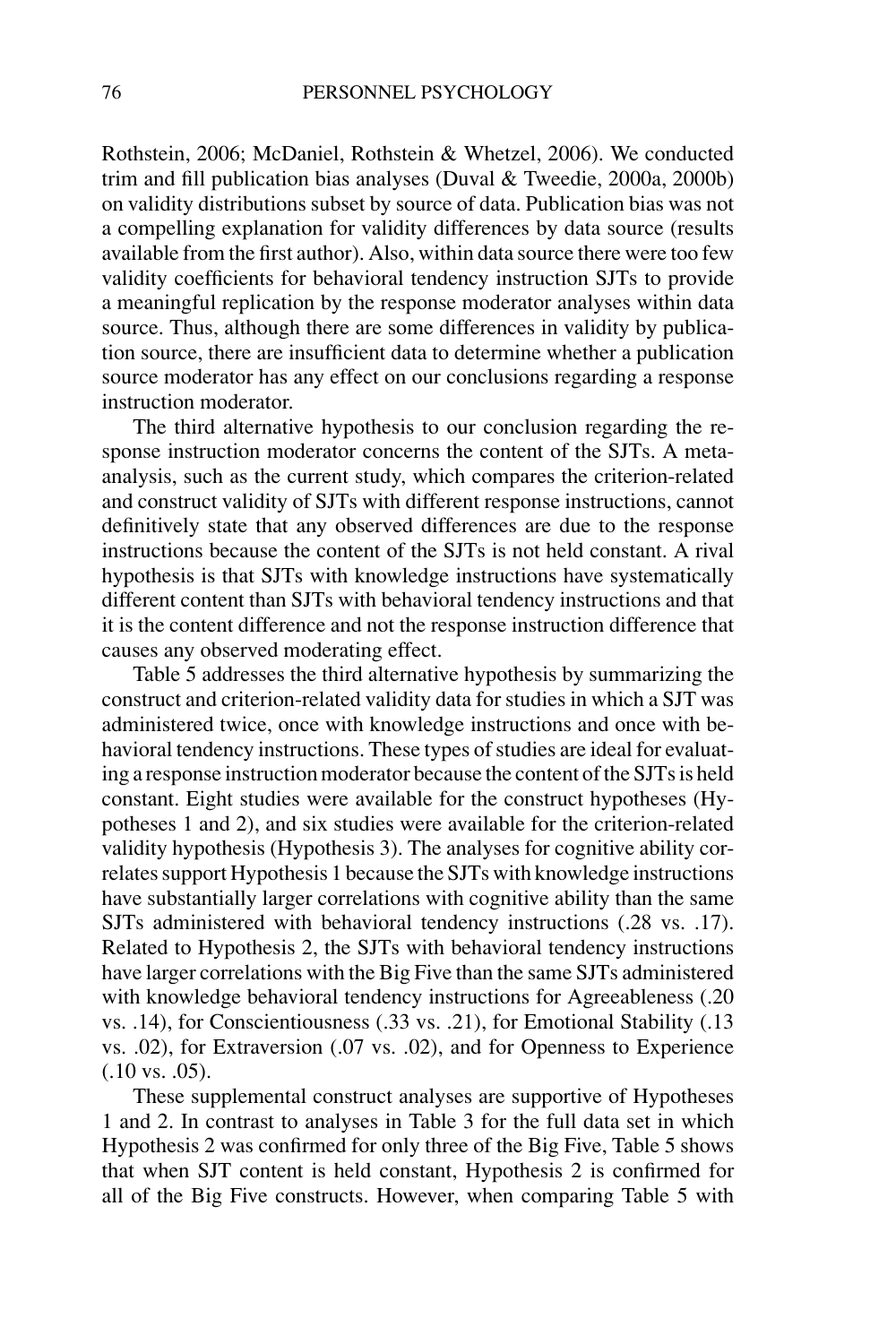Table 3, the magnitude of the differences between the two response instructions is smaller when the SJT content is held constant for Agreeableness (.06 difference vs. .18 difference) and Emotional Stability (.11 difference vs. .23 difference). Because there are only eight studies in which the SJT content was held constant, one should be cautious in drawing conclusions. With these caveats in mind, we conclude that the construct validity response instruction moderator is not actually due to a content artifact. We also recommend that this conclusion be reevaluated as more studies controlling for SJT content become available.

The criterion-related validity results in Table 5 differ from those in Table 3. Table 3 showed no evidence for a response instruction moderator of criterion-related validity, both estimated populations validities were .26. In Table 5, where SJT content was held constant, a response instruction moderator favoring knowledge instruction SJTs is evident. The estimated population criterion-related validity falls from .26 to .12 when the content of the SJT is held constant. However, the validity of .12 is based on only three correlations with a total sample size of 290. One can either base one's conclusions on a large amount of data (Table 3, 118 samples) or on a very small of data from the "best" studies (Table 5, 3 samples). We chose to rely on the large amount of data (Table 3) and conclude that knowledge instruction and behavioral tendency instructions SJTs yield the same criterion-related validity (.26). We recommend that this conclusion be reevaluated as more studies controlling SJT content become available.

# *Method and Results for a Primary Study Addressing an Alternative Hypothesis to the Response Instruction Moderator*

If the content differences across SJTs are responsible for the construct validity differences we attribute to response instruction, then those content differences should be readily observable. Specifically, those with expertise in SJTs should be able to identify the response instructions associated with an item based on reviewing its content. To test this alternative hypothesis, we created a Web-administered survey to identify the extent to which SJT subject matter experts could correctly identify whether a situational judgment item was from a test using knowledge instructions or a test using behavioral tendency instructions. We selected 30 items from SJTs, 15 were from SJTs that used knowledge response instructions and 15 were from SJTs that used behavioral tendency response instructions. If needed, the items were edited to remove the response instruction. For example, if a situational stem ended with "What would you do?" or "Pick the best response," we deleted the phrase. These items were assembled into a survey. The survey explained the distinction between knowledge and behavioral tendency instructions and asked the respondents to judge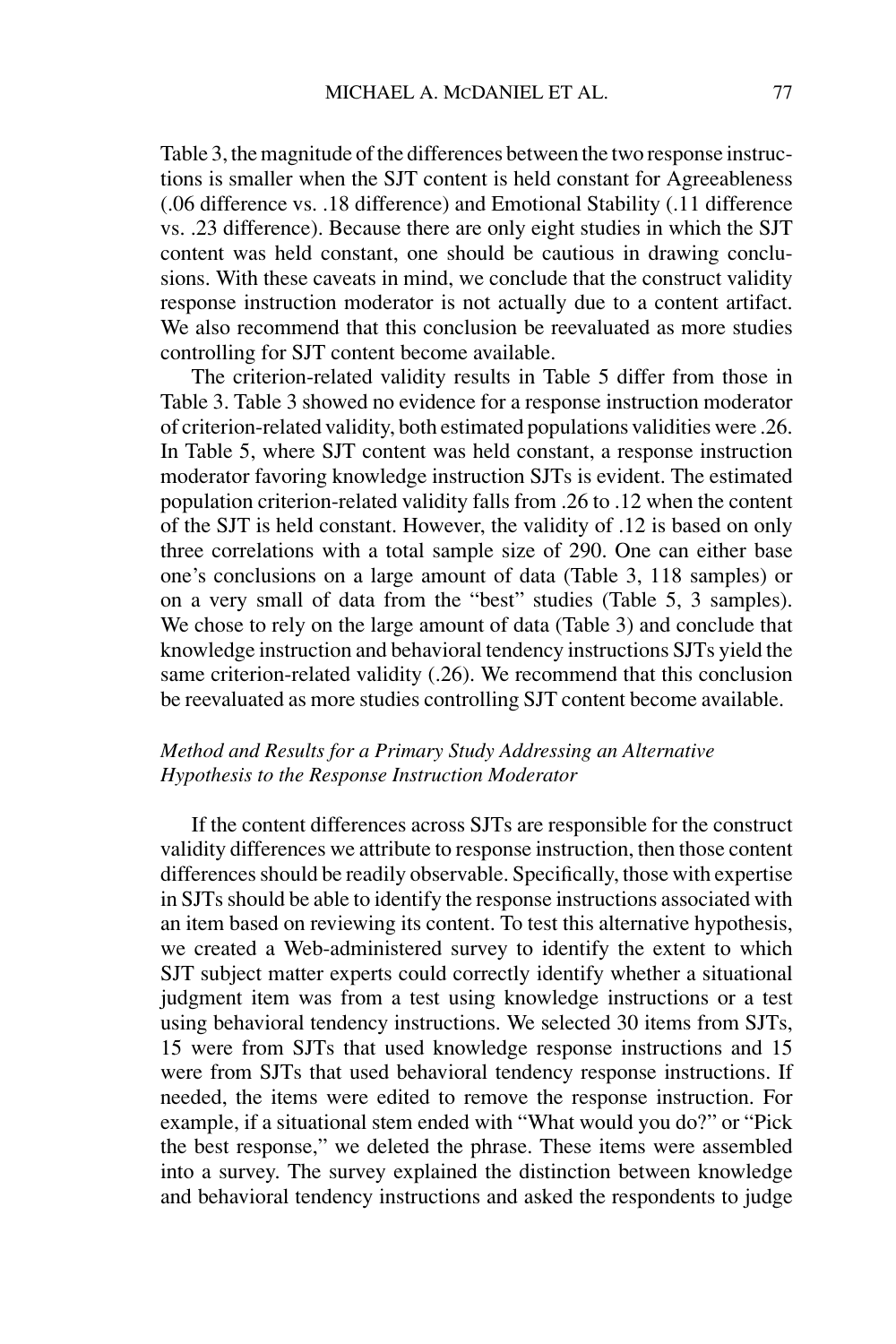whether each item was drawn from a SJT that used knowledge instructions or one that used behavioral tendency instructions.

Based on an initial administration of the survey, we discovered that a subset of the respondents could score well above chance by adopting a strategy of assigning items written with second person pronouns (Your boss is angry with you) to the behavioral tendency category and items written with third person pronouns (An employee's boss is angry with him) to the knowledge category. Because this pronoun clue was not relevant to substantive differences in content, we edited all items into the third person.

Respondents had experience with SJTs. Through e-mail, we contacted the authors of SJT research presented in conference papers, book chapters, and journal articles. We also contacted individuals at consulting firms who were known to build SJTs. Because we were concerned that we might be oversampling researchers, we also submitted an invitation to respond on the e-mail list server of the International Association of Public Personnel Management Assessment Council (IPMAAC). Twenty-three SJT subject matter experts completed the survey where all items were in the third person. The mean number correct on the survey was 17.1 (15 items would be correct with random responding). Thus, 57.1% of the items were correctly identified. We conclude that, in the absence of pronoun clues, SJT subject matter experts were unable to accurately identify the response instructions of an item based on its content at a level much greater than chance. Thus, the alternative content hypothesis as a source of the construct validity differences is not supported by these results.

#### *Incremental Validity Results*

We estimated the incremental validity of SJTs over cognitive ability, over the Big Five, and over a composite of cognitive ability and the Big Five. These results are relevant to Hypotheses 4, 5, and 6. We also examined the extent to which cognitive ability and the Big Five add incremental validity to SJTs. To build correlation matrices needed for these analyses, we needed to use other data to estimate the criterion-related validity of cognitive ability and the Big Five, and the intercorrelations among all measures. We conducted the incremental validity analyses by running hierarchical linear regressions using a correlation matrix of all variables.

For the correlations between cognitive ability and the other variables we drew data from this and other studies. We replicated the McDaniel et al. (2001) analysis using .25 as the observed validity for cognitive ability. We reported correlations between cognitive ability and SJTs with knowledge instructions with (Table 3,  $r = .32$ ) and without the Pereira et al. (1999) outlier (Table 4,  $r = .37$ ). This yielded two combinations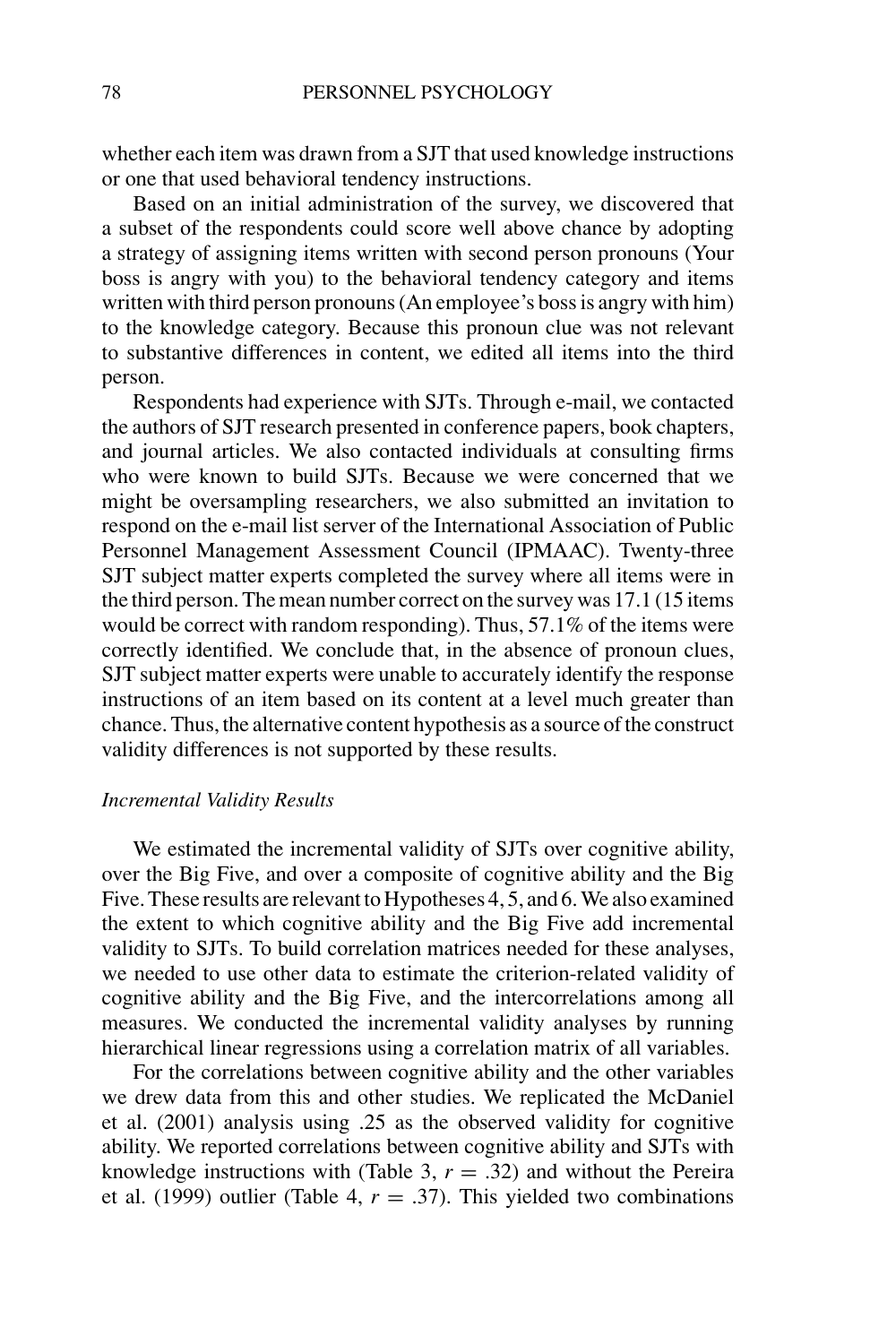of cognitive ability correlates and performance correlates for SJTs with knowledge instructions. To obtain estimates of the correlation between cognitive ability and the Big Five, we conducted a meta-analysis of the correlations between cognitive ability and each of the Big Five based on data obtained from seven studies (Grubb, 2003; Leaman, Vasilopoulos, & Usala, 1996; Lobsenz & Morris, 1999; McDaniel, Yost, Ludwick, Hense, & Hartman, 2004; Nguyen, 2001; O'Connell, McDaniel, Grubb, Hartman, & Lawrence, 2002; Peeters & Lievens, 2005). The mean observed correlations between cognitive ability and the Big Five are .02 for Agreeableness, .05 for Conscientiousness, .03 for Emotional Stability, .06 for Extraversion, and .18 for Openness to Experience.

For analyses involving the Big Five, we needed estimates of the criterion-related validity of the Big Five and the intercorrelations among the Big Five. The criterion-related validities of the Big Five were taken from Hurtz & Donovan (2000, Table 1 observed validities, page 873). The Big Five intercorrelations were taken from Ones, Viswesvaran, & Reiss (1996, Table 6, page 669). Because the Ones et al. (1996) correlations were corrected for unreliability, we disattenuated them by multiplying the correlations by the square root of .75. That mean reliability was also drawn from Ones et al. (1996). All incremental validity analyses are based on observed correlations that are not corrected for measurement error or range restriction.

In the top section of Table 6, we show the correlation between cognitive ability  $(g)$  and the SJT used in each of the three analyses. We also show the criterion-related validity values used for *g*, the SJT, and the Big Five. The validity for the Big Five was estimated by entering the Big Five in a regression to predict job performance and the validity listed (.16) is the multiple *R* from that regression. Next, we examined the validity of various composites of *g*, SJT, and the Big Five. These validities are multiple *R*s from regressions. The lower section of Table 6 shows incremental validities of various predictors over other predictors. Consider the first row of the incremental validity results in which the incremental validity of the SJT over cognitive ability (*g*) is listed as .03. That number was calculated by subtracting the validity of *g* alone ( $r = .25$ ) from the multiple *R* where cognitive ability and SJT were optimally weighted in a regression to predict job performance. The multiple*R*, which is shown in the top section of Table 6, is .28. Thus, by adding a SJT to a predictor battery already containing *g*, the SJT incremented the uncorrected validity by .03. Three scenarios are presented. Two are for knowledge instruction SJTs, where the correlation between *g* and the SJT differ, and one is for behavioral tendency instruction SJTs.

In all three incremental validity scenarios, SJTs provide incremental validity over cognitive ability ranging from .03 to .05. The largest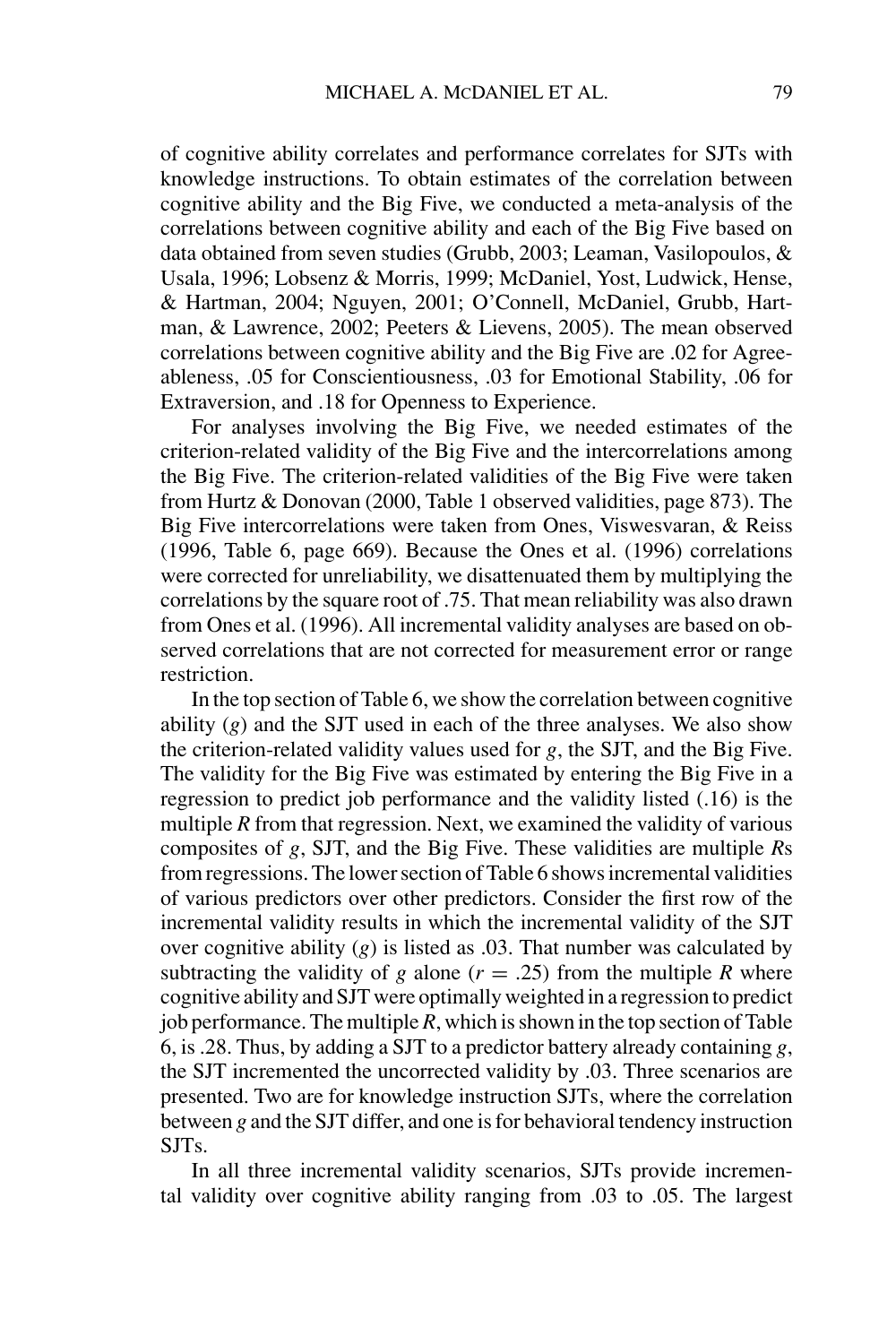|                                                                                                                                      | Ì |
|--------------------------------------------------------------------------------------------------------------------------------------|---|
| トーキ<br>֧֧֧ׅ֧ׅ֧ׅ֧ׅׅ֧ׅ֧ׅ֧ׅ֧ׅ֧ׅ֧֧֧ׅ֧ׅ֧ׅ֧֛ׅ֧֧֧ׅ֧ׅ֧֛ׅ֧֛ׅ֧֛֚֚֚֚֚֚֚֚֚֚֚֚֚֚֚֚֚֚֚֚֟֕֝֓֝֝֝֬֝֝֬֝֬֝֬֝֬֝֜֝֬֝֬֝֜<br>֧֧֛֛ׅ֛֛֧֛֧֛ׅ֛֛֛֛֛֚֚֚֚֚֚֝֝֘֜֝֜֜ |   |

|                                                                                                                                                                                    |              |           |                               | Observed validity of individual predictors and composites |           |                                 |                                |                                    |
|------------------------------------------------------------------------------------------------------------------------------------------------------------------------------------|--------------|-----------|-------------------------------|-----------------------------------------------------------|-----------|---------------------------------|--------------------------------|------------------------------------|
| Situational                                                                                                                                                                        |              |           |                               |                                                           |           | Criterion-related validities    |                                |                                    |
| instructions<br>judgment                                                                                                                                                           | SJT with $g$ | 8         | 5T                            | Big Five                                                  | $g + ST$  | Big Five $+$ SJT $g +$ Big Five |                                | $g + \text{Big Five} + \text{SJT}$ |
| 1. Knowledge                                                                                                                                                                       | $0.32^{1}$   | 0.25      | $0.20^{2}$                    | 0.16                                                      | 0.28      | 0.23                            | 0.29                           | $\overline{0.31}$                  |
| 2. Knowledge                                                                                                                                                                       | $0.37^{3}$   | 0.25      | $0.20^{2}$                    | 0.16                                                      | 0.28      | 0.23                            | 0.29                           | 0.30                               |
| 3. Behavioral tendency                                                                                                                                                             | $0.17^{4}$   | 0.25      | $0.20^{2}$                    | 0.16                                                      | 0.30      | 0.22                            | 0.29                           | 0.31                               |
|                                                                                                                                                                                    |              |           |                               | Incremental validities                                    |           |                                 |                                |                                    |
|                                                                                                                                                                                    |              |           | Increments over one predictor |                                                           |           |                                 | Increments over two predictors |                                    |
| Situational                                                                                                                                                                        | SП           | Big Five  | œ                             | <b>SJT</b>                                                | Big Five  | <b>SIT</b>                      | Big Five                       |                                    |
| judgment                                                                                                                                                                           | increment    | increment | increment                     | increment                                                 | increment | over $g$                        | over $g$                       |                                    |
| instructions                                                                                                                                                                       | over $g$     | over $g$  | over $ST$                     | over Big Five                                             | over SJT  | + Big Five                      | $+ 8.5$                        | g over Big Five $+$ SJT            |
| 1. Knowledge                                                                                                                                                                       | 0.03         | 0.04      | 0.08                          | 0.07                                                      | 0.03      | 0.02                            | 0.03                           | 0.08                               |
| 2. Knowledge                                                                                                                                                                       | 0.03         | 0.04      | 0.08                          | 0.07                                                      | 0.03      | 0.01                            | 0.02                           | 0.07                               |
| 3. Behavioral tendency                                                                                                                                                             | 0.05         | 0.04      | 0.10                          | 0.06                                                      | 0.02      | 0.02                            | 0.01                           | 0.09                               |
| Notes.                                                                                                                                                                             |              |           |                               |                                                           |           |                                 |                                |                                    |
| I. Situational judgment test correlation with cognitive ability estimate: Table 3. All tests with knowledge instructions.                                                          |              |           |                               |                                                           |           |                                 |                                |                                    |
| 2. Situational judgment test correlation with job performance estimate: Table 3. Criterion-related validity is the same for both behavioral tendency<br>and leagulades improvisors |              |           |                               |                                                           |           |                                 |                                |                                    |

and knowledge instructions.

and knowledge instructions.<br>3. Situational judgment test correlation with cognitive ability estimate: Table 3. All tests with knowledge instructions except Pereira and Schmidt<br>Harvey's (1999) Study 2.<br>4. Situational judgme 3. Situational judgment test correlation with cognitive ability estimate: Table 3. All tests with knowledge instructions except Pereira and Schmidt Harvey's (1999) Study 2.

4. Situational judgment test correlation with cognitive ability estimate: Table 3. All tests with behavioral tendency instructions.

There are no range restriction or measurement error corrections applied to the results in this table. There are no range restriction or measurement error corrections applied to the results in this table.

# 80 PERSONNEL PSYCHOLOGY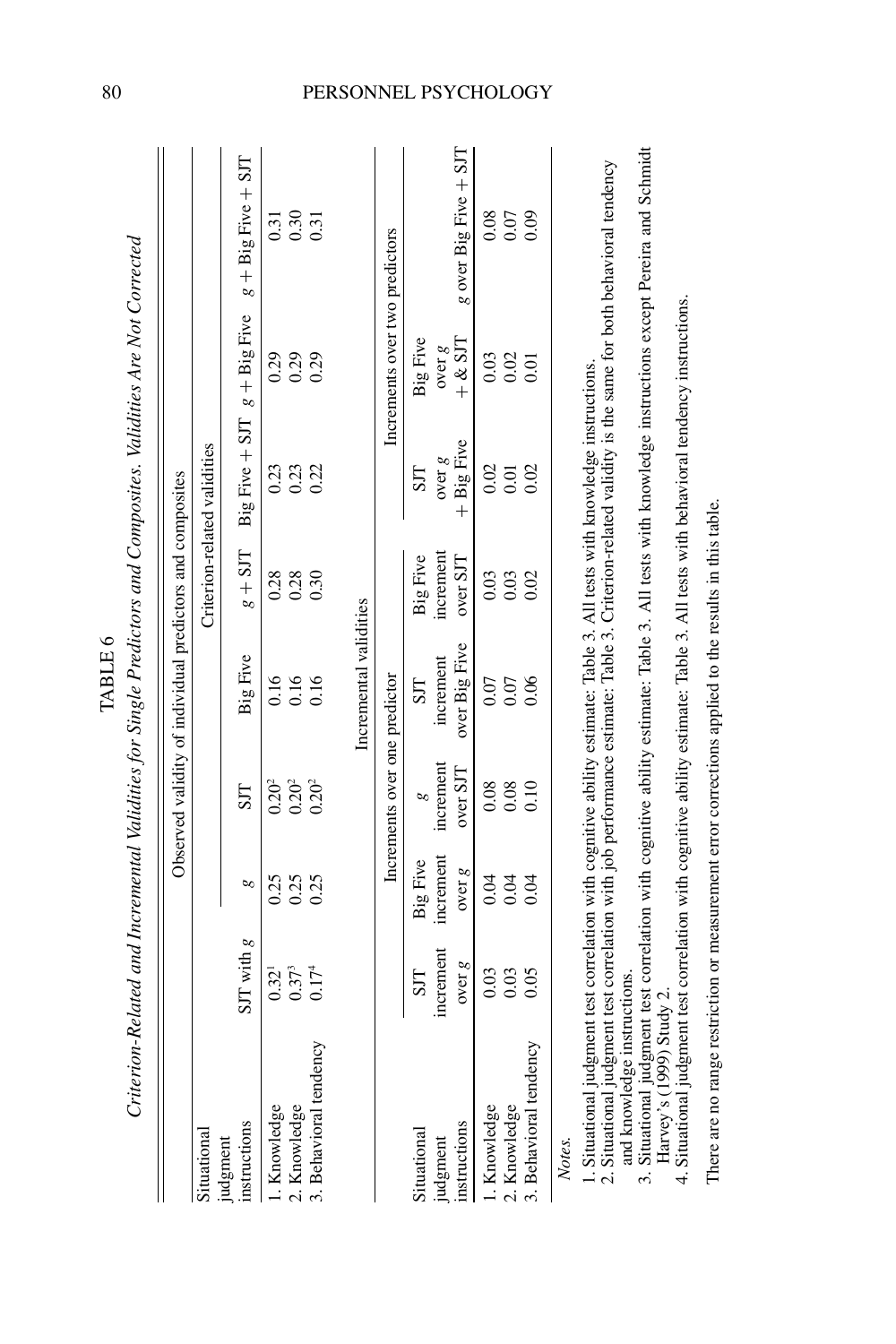incremental validity is for SJTs with behavioral tendency instructions (.05 vs. .03). Such SJTs have the lowest correlations with *g* and thus have a higher probability of predicting over and above *g*. Although the direction of the moderating effect is consistent with Hypothesis 4, the magnitude of the moderating effect is very small and may not be meaningful.

In all three incremental validity scenarios, SJTs provide incremental validity over a composite of the Big Five ranging from .06 to .07. Because SJTs with behavioral tendency instructions have more personality saturation than SJTs with knowledge instructions, it is reasonable that SJTs with behavioral tendency instructions offer lower incremental validity (.06) over the Big Five than knowledge instruction SJTs (.07). Although the direction of the moderating effect is consistent with Hypothesis 5, the magnitude of the moderating effect is very small.

In all three scenarios, SJTs offer incremental validity over a composite of *g* and the Big Five with incremental values ranging from .01 to .02. The response instruction moderator does not appear to meaningfully moderate the incremental validity thus supporting Hypothesis 6. We note that these observed incremental values are small, but few predictors offer incremental prediction over an optimally weighted composite of six variables (*g* and the Big Five).

### *Discussion*

This paper makes several contributions to an understanding of the validity of SJTs. The first contribution is the documentation of a response instruction moderator on construct validity. Response instructions have a clear moderating effect on the correlation between *g* and SJTs. Knowledge instruction SJTs have substantially higher correlations with *g* than behavioral tendency instruction SJTs. This is true across the analysis of all correlations, when an outlier is removed, and when the analysis is restricted to those studies where the content of SJTs is held constant. Response instructions also moderate the correlations between SJT and personality. SJTs with behavioral tendency instructions have higher correlations with the Big Five than SJTs with knowledge instructions. The moderating effect is most clear for Agreeableness, Conscientious, and Emotional Stability where the moderating effect is shown for the analysis of all correlations and for analyses in which SJT content is held constant. The moderating effect for Extraversion and Openness to Experience is less clear.

The second contribution is extending theory by applying the typical versus maximal assessment distinction to understanding the SJT response instruction moderating effect. SJTs with knowledge instructions are maximal performance assessments, saturated with cognitive variance, and likely unaffected by individual differences in tendencies toward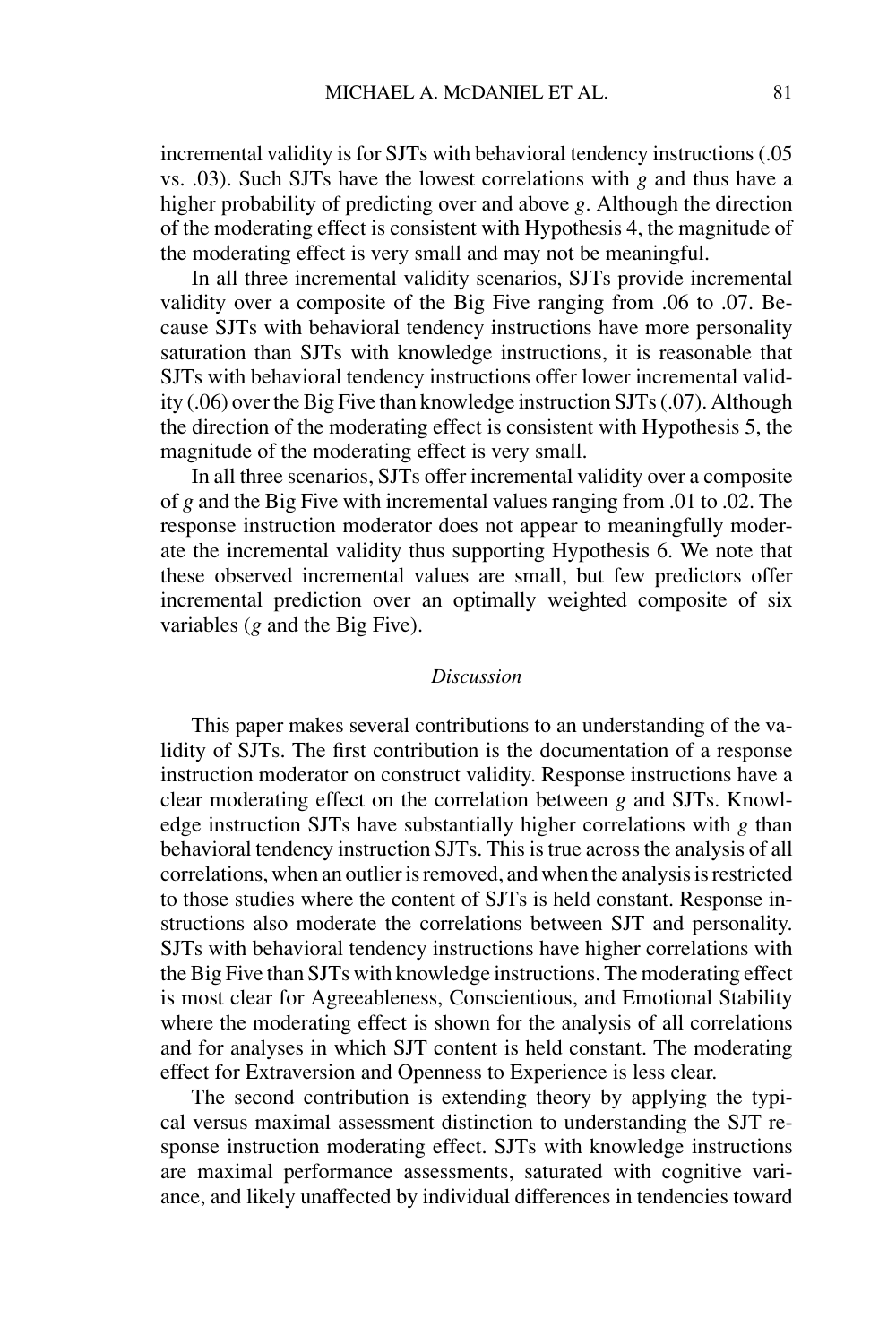self-deception and impression management. In contrast, SJTs with behavioral tendency instructions are typical performance assessments, saturated with noncognitive variance and subject to error associated with tendencies toward self-deception and impression management.

A third contribution is the demonstration that SJTs are unique among all other personnel assessment types in that they can serve as either assessments of typical performance or of maximal performance. We know of no other assessment method in which the construct validity of the test varies substantially as a function of the response instructions.

A fourth contribution of this research is knowledge of the extent to which response instructions moderate criterion-related validity. The bulk of our data suggest that there is no difference in the criterion-related validity of SJTs that vary in response instructions. However, the limited data on criterion-related validities when SJT content is held constant suggest that knowledge instructions SJTs have substantially higher validity than SJTs with behavioral tendency instructions. We encourage additional research on the criterion-related validity of SJTs where content is held constant. However, until such research proves otherwise, the most compelling conclusion is that response instructions do not moderate criterion-related validity.

There are at least three ways to explain the lack of response instruction moderation of criterion-related validity. First, it is possible that many respondents ignore the behavioral tendency instructions seeking reports of typical performance and instead respond to the items as if they were given knowledge instructions (e.g., respond with what they believe is the correct answer, as opposed to what they might typically do). This issue has been raised by Weekly, Ployhart, and Holtz (2006). The criterion-related validity analyses in our study are based on 114 concurrent studies and 4 predictive studies. If, in concurrent studies, respondents are ignoring behavioral tendency instructions and instead are responding as if receiving knowledge instructions, we can expect even more of this behavior in applicant samples.

A second possibility is that there are aspects of job performance that can be predicted by either personality or cognitive ability. A knowledge instruction SJT could predict X amount of criterion variance primarily through the test's cognitive loading and secondarily through the test's personality loading. A behavioral tendency instruction SJT could predict the same  $\overline{X}$  amount of criterion variance primarily through the test's personality loading and secondarily through its cognitive loading. Although the tests have different weightings of cognitive and personality variance, they could account for the same amount of criterion variance.

The third possibility is that response instructions simply do not moderate the criterion-related validity of SJTs. Although the response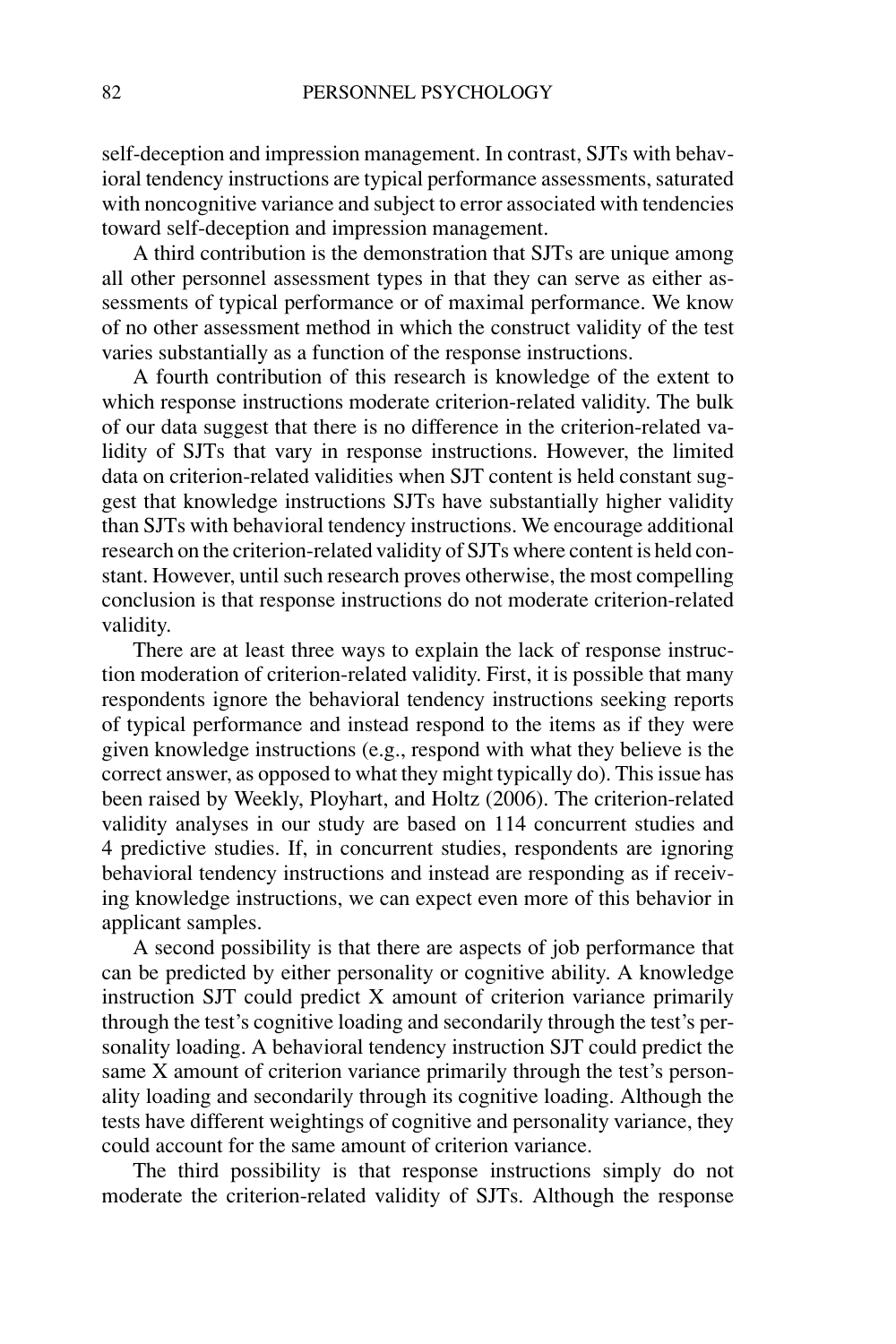instructions may indicate a difference in the construct measured, the overall validity of SJTs is unchanged as a result of response instruction.

The fifth contribution of the research is that it can provide guidance on expected validities from composites of cognitive ability, personality, and SJTs. SJTs provide meaningful incremental prediction over the Big Five (observed validity increments of .06 to .07), modest incremental prediction over cognitive ability (observed validity increments of .03 to .05), and a small degree of incremental validity over a composite of cognitive ability and the Big Five (observed validity increments of .01 to .02). Our results suggest that the incremental validity of SJTs is not meaningfully moderated by response instructions. Our results suggest that to maximize criterionrelated validity, one should always use a cognitive ability test. If one were to add an additional test to supplement cognitive ability, a Big Five or a SJT would provide about the same amount of incremental prediction. If the existing battery included a cognitive ability test and a Big Five test, the addition of a SJT can be expected to provide a small amount of incremental validity (observed validity increment .01 to .02). If the existing battery included a cognitive ability test and a SJT, the addition of a Big Five test can be expected to provide a small amount of incremental validity (observed validity increment .01 to .03).

We caution the reader not to over interpret the incremental validities. Cognitive ability measures might have lower or higher validities than the .25 value assumed in these analyses. Cognitive ability validity varies with job complexity (Hunter  $&$  Hunter, 1984), the degree of range restriction, and measurement error. Likewise, personality test validities may vary based on the measure used and also are influenced by range restriction and measurement error. Finally SJT correlations with job performance, cognitive ability, and the Big Five vary widely. One could clearly construct scenarios where SJTs could contribute substantially to a predictor composite or offer near zero incremental validity. We used mean values in our analyses to offer what we believe might be typical validities. We also note that the validities are uncorrected for measurement error and range restriction.

## *Boundary Conditions for Validity Inferences*

To aid in drawing validity inferences from a meta-analysis, the *Principles for the Validation and Use of Personnel Selection Procedures* (SIOP, 2003) encourage that the boundary conditions of the meta-analysis be specified with respect to the content, structure, and scoring of the tests within the meta-analysis. We offer these boundary conditions. Conclusions concerning the validity of a SJT could be informed based on this meta-analysis if the test had job-related content, is used for the job or job family for which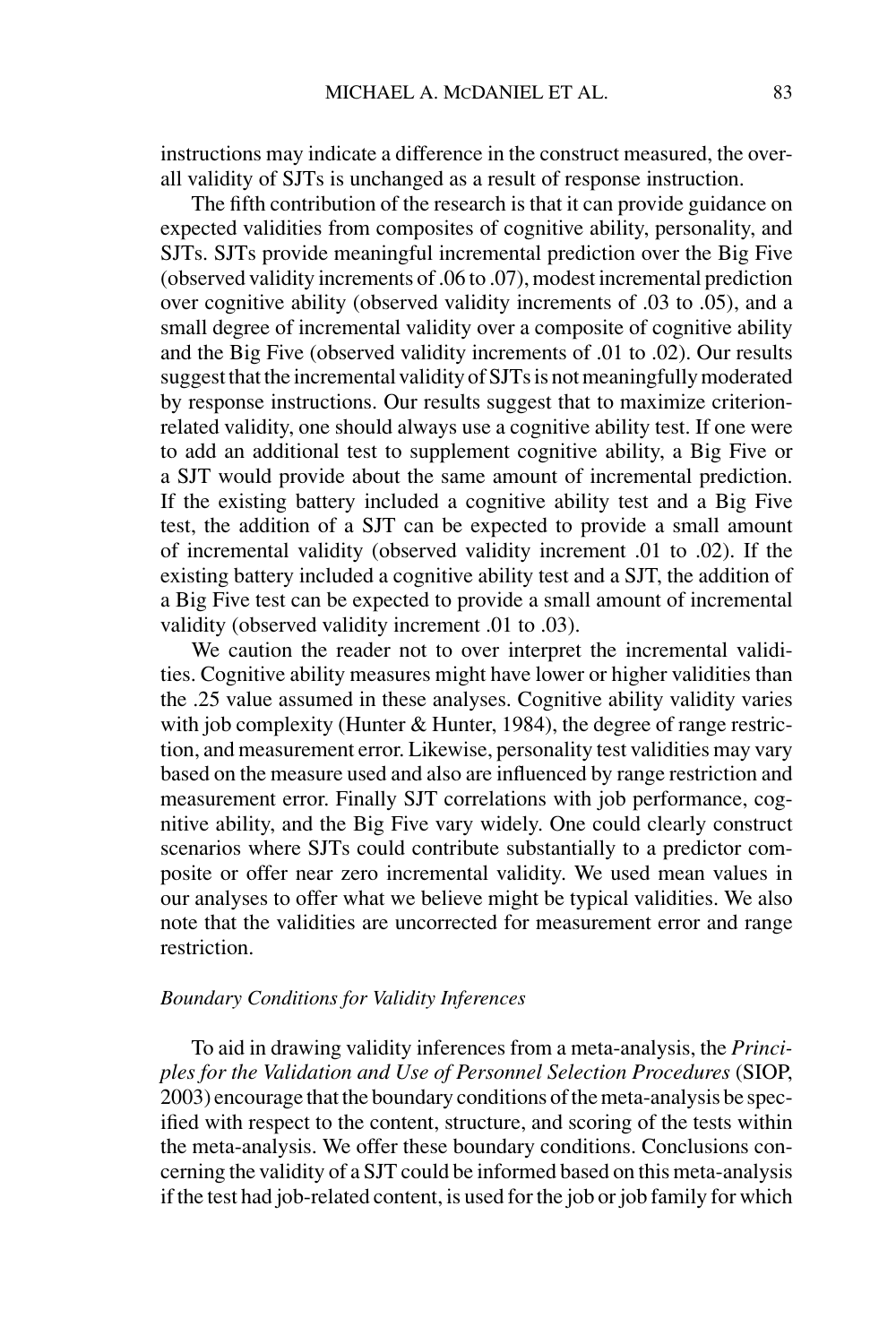it was designed, was a written test (as opposed to video) with either knowledge or behavioral tendency instructions, contained items with a situation as the stem and possible responses to the situation as item options, and where the test is scored objectively using either a rationally developed or an empirically developed key. If a test falls within these boundaries, this meta-analysis could be one source of information concerning validity.

### *Limitations of the Study and Calls for Additional Research*

The first limitation is that for most of the data, the meta-analysis examining response instructions could not control for content differences across the SJTs. Thus, it is possible that at least some of the differences attributed to the response instruction moderator are actually due to unknown content differences that co-vary with response instructions. However, we refuted the credibility of the alternative content hypothesis with the results in Table 5 that controlled for the content of the SJT. In addition, we refuted the alternative content hypothesis by showing that individuals with SJT expertise could not meaningfully differentiate the response instructions used with the items. However, we encourage that our conclusion be further evaluated with research in which the content of SJTs is held constant.

The second limitation of this study is that almost all validity studies on SJTs are based on concurrent designs where the respondents are incumbents. Job applicants are more likely than incumbents to try to respond so as to improve their score. When job applicants are administered a SJT with behavioral tendency instructions, they may choose to respond with what they believe is the best action to take rather than what they would most likely do. This would make the SJT function as a knowledge instruction SJT. If many applicants are responding in this manner, the differences observed in this study between response instructions may become smaller. Thus, we encourage that more validity studies of SJTs use applicant data and that the response instruction moderator be evaluated in predictive studies as more such studies accumulate.

We declined to make corrections for measurement error in the SJTs because we argued that most situational judgments tests are heterogeneous, yet most reported reliabilities for such tests are coefficient alphas. We encourage researchers to consider better ways to estimate the reliability of SJTs. More reasonable estimates of SJT reliability would be derived from test–retest or parallel form reliability analyses.

We also encourage research on the specification of content assessed in SJTs and the relation between content and validity. It is reasonable to expect that some content will yield different criterion-related and construct validity than other content. We encourage research in test development technology so that SJTs can be written to achieve prespecified correlations with other measures.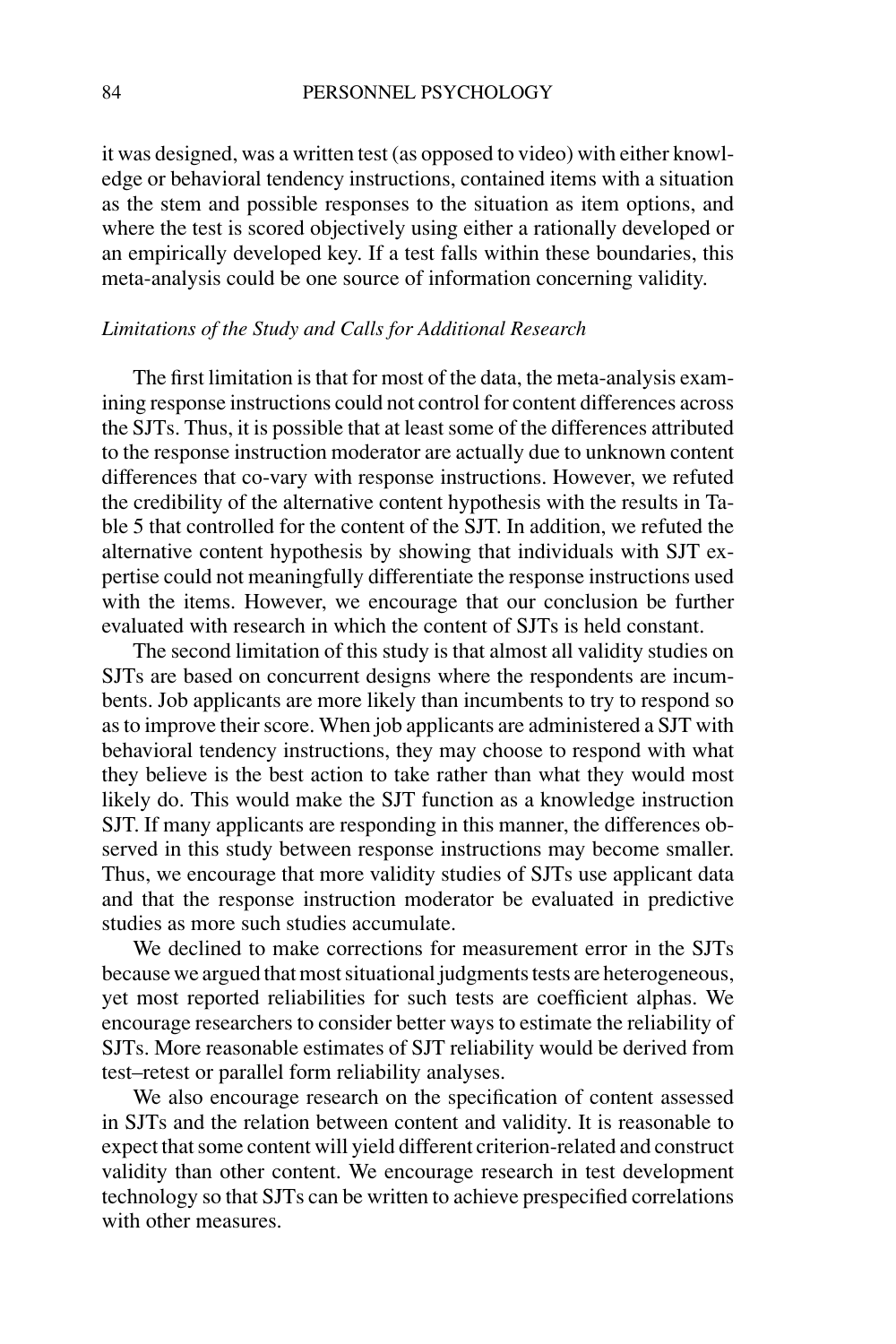The data source moderator needs additional attention. A reasonable cause of data source difference, publication bias, was not shown to explain the data source differences. Future research should reexamine the data source moderator as more data become available.

Finally, we encourage research on different ways of operationalizing knowledge and behavioral tendency instructions. In the literature, as shown in Table 2, we found four ways of operationalizing behavioral tendency instructions and seven ways of operationalizing knowledge instructions.

#### *Conclusion*

The use of SJTs in personnel selection has gained increasing interest. The study extends theory in personnel selection by applying the typical versus maximal performance distinction to predictors. This distinction provides a credible explanation for the moderating effect of response instructions on construct validity. The study also informs practice in the use of SJTs by providing estimates of the criterion-related validity of SJTs and by exploring the incremental validity of cognitive ability, personality, and SJTs. Finally, it guides practice by showing that the cognitive and noncognitive correlates of SJTs can be altered through response instructions. To date, SJTs are the only personnel selection instruments that display this characteristic. Although these analyses should be repeated as additional data cumulate, our results are currently the best estimates of the validity of SJTs. These results can guide the development of future SJTs and provide evidence for the validity of tests that fall in the boundary of the studies examined in this research.

#### **REFERENCES**

- <sup>∗</sup>Beaty JC Jr, Howard MJ. (2001, April). *Constructs measured in situational judgment tests designed to assess management potential and customer service potential*. Paper presented at the 16th Annual Conference of the Society for Industrial and Organizational Psychology, San Diego, CA.
- <sup>∗</sup>Bess TL. (2001). *Exploring the dimensionality of situational judgment: Task and contextual knowledge*. Unpublished master's thesis from Virginia Polytechnic Institute and State University. Supplemented by information from Morell Mullians to Michael McDaniel on July 25, 2006.
- <sup>∗</sup>Bosshardt M, Cochran. (1996). *Proprietary document*. Personal communication to Michael McDaniel.
- <sup>∗</sup>Bruce MM. (1953). The prediction of effectiveness as a factory foreman. *Psychological Monographs: General and Applied, 67*, 1–17.
- <sup>∗</sup>Bruce MM. (1965). *Examiner's manual, business judgment test, revised. 1-12*.
- <sup>∗</sup>Bruce MM. (1974). *Examiner's manual supervisory practices test revised*. Larchmont, NY: Martin M. Bruce, PhD.
- <sup>∗</sup>Bruce MM, Friesen EP. (1956). Validity information exchange. PERSONNEL PSYCHOLOGY*, 9*, 380.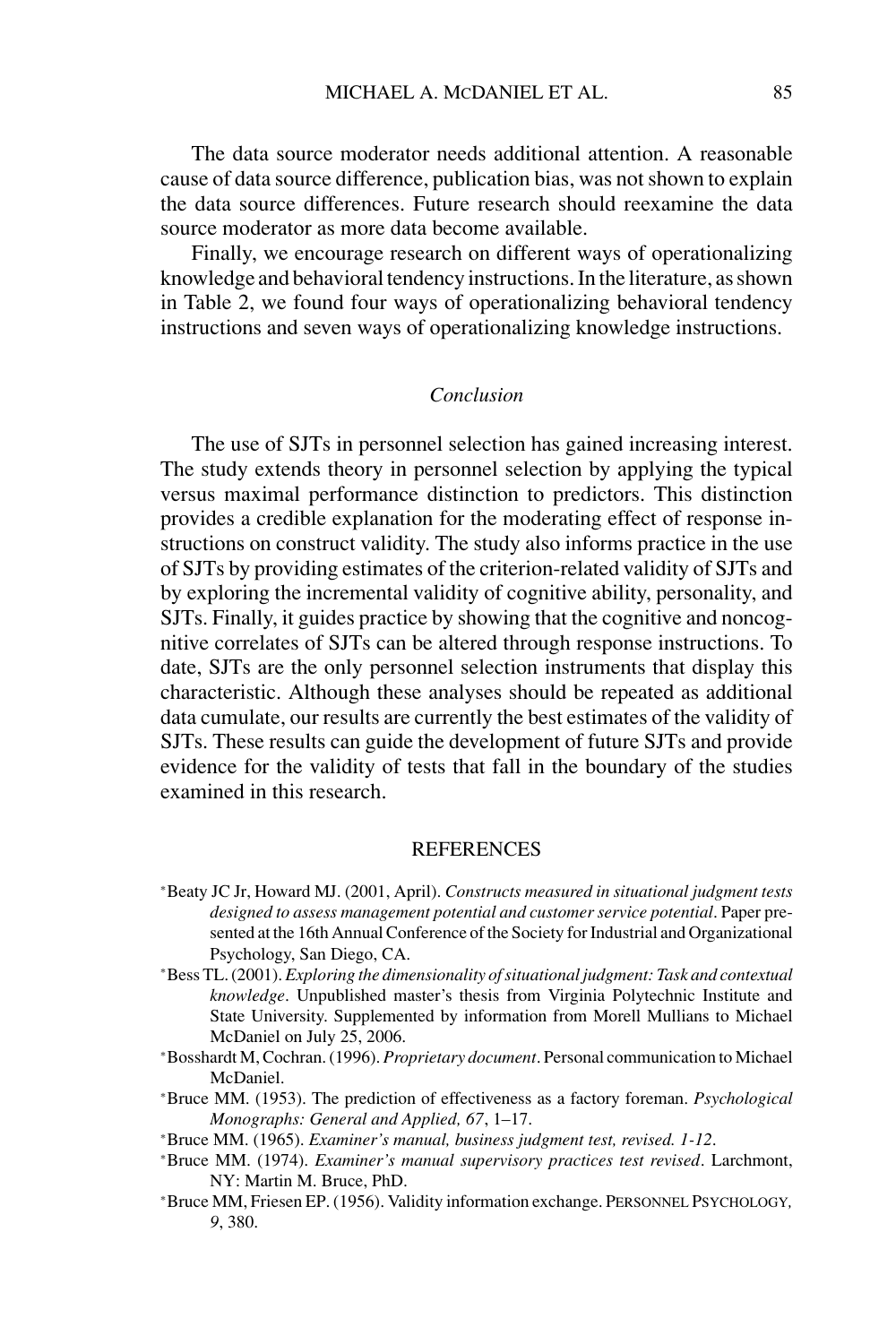- <sup>∗</sup>Bruce MM, Learner DB. (1958). A supervisory practices test. PERSONNEL PSYCHOLOGY*, 11*, 207–216.
- <sup>∗</sup>Campbell JP, Dunnette MD, Lawler EE III, Weick KE Jr. (1970). *Research results: Actuarial studies of managerial effectiveness, managerial behavior, performance, and effectiveness* (pp. 164–198, 500–528). New York: McGraw-Hill.
- <sup>∗</sup>Canter JRR. (1951). A human relations training program. *Journal of Applied Psychology, 35*, 38–45.
- Cardall AJ. (1942). *Preliminary manual for the test of practical judgment*. Chicago: Science Research Associates.
- <sup>∗</sup>Carrington DH. (1949). Note on the Cardall practical judgment test. *Journal of Psychology, 33*, 29–30.
- <sup>∗</sup>Carter GW, Johnson JW (Eds.). (2002). *Institute report #408*. Minneapolis, MN: Personnel Decisions Research Institutes, Inc.
- <sup>∗</sup>Chan D. (2002, April). *Situational judgment effectiveness X proactive personality interaction on job performance*. Paper presented at the 17th Annual Conference of the Society for Industrial and Organizational Psychology, Toronto, Canada.
- <sup>∗</sup>Chan D. (2006). Interactive effects of situational judgment effectiveness and proactive personality on work perceptions and work outcomes. *Journal of Applied Psychology, 91*, 475–481.
- <sup>∗</sup>Chan D, Schmitt N. (1997). Video-based versus paper-and-pencil method of assessment in situational judgment tests: Subgroup differences in test performance and face validity perceptions. *Journal of Applied Psychology, 82*, 143–159.
- <sup>∗</sup>Chan D, Schmitt N. (2002). Situational judgment and job performance. *Human Performance, 15*, 233–254.
- <sup>∗</sup>Clevenger J, Jockin T, Morris S, Anselmi T. (1999, April). *A situational judgment test for engineers: Construct and criterion related validity of a less adverse alternative*. Paper presented at the 14th Annual Conference of the Society for Industrial and Organizational Psychology, Atlanta, GA.
- Clevenger J, Pereira GM, Wiechmann D, Schmitt N, Schmidt Harvey V. (2001). Incremental validity of situational judgment tests. *Journal of Applied Psychology, 86*, 410–417.
- Clevenger JP, Haaland DE. (2000, April). *The relationship between job knowledge and situational judgment test performance*. Paper presented at the 15th Annual Conference of the Society for Industrial and Organization Psychology, Inc. New Orleans, LA.
- Cooper HM. (2003). Editorial. *Psychological Bulletin, 129*, 3–9.
- <sup>∗</sup>Corts DB. (1980). *Development of a procedure for examining trades and labor applicants for promotion to first-line supervisor*. Washington, DC: U.S. Office of Personnel Management, Personnel Research and Development Center, Research Branch.
- Cronbach LJ. (1949). *Essentials of psychological testing*. New York: Harper & Row.
- Cronbach LJ. (1984). *Essentials of psychological testing*. (4th ed.) New York: Harper & Row.
- <sup>∗</sup>Cucina JM, Vasilopoulos NL, Leaman JA. (2003, April). *The bandwidth-fidelity dilemma and situational judgment test validity*. Paper presented at the 18th Annual Conference of the Society of Industrial and Organizational Psychology, Orlando, FL.
- Dalessio AT. (1994). Predicting insurance agent turnover using a video-based situational judgment test. *Journal of Business and Psychology, 9*, 23–32.
- ∗Dicken CF, Black JD. (1965). Predictive validity of psychometric evaluations of supervisors. *Journal of Applied Psychology, 49*, 34–47.
- DuBois CLZ, Sackett PR, Zedeck S, Fogli L. (1993). Further exploration of typical and maximum performance criteria: Definitional issues, prediction, and white-black differences. *Journal of Applied Psychology, 78*, 205–211.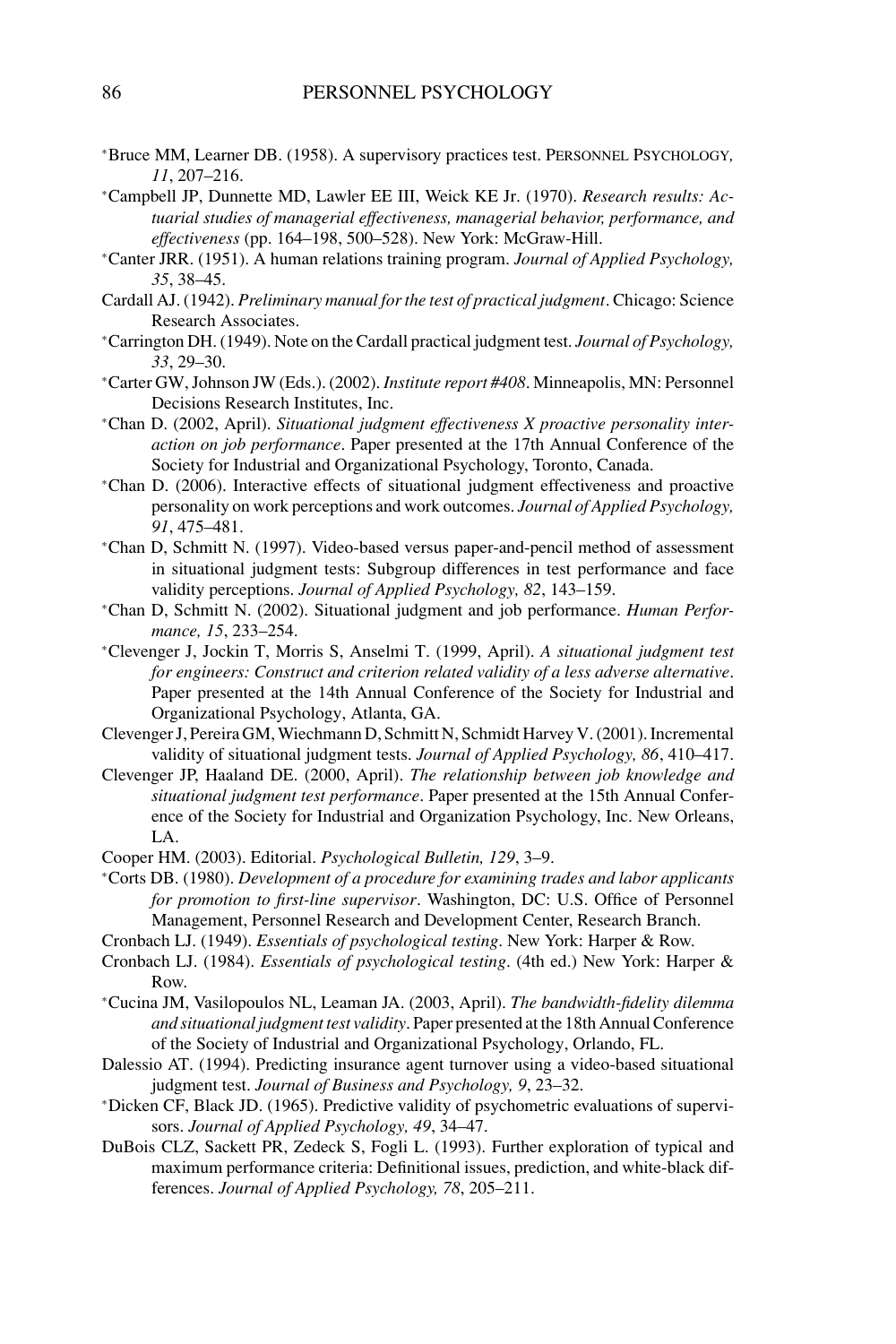- <sup>∗</sup>Dulsky SG, Krout MH. (1950). Predicting promotion potential on the basis of psychological tests. PERSONNEL PSYCHOLOGY*, 3,* 345–351.
- Duval SJ. (2005). The "trim and fill" method. In Rothstein H, Sutton AJ, Borenstein M (Eds.), *Publication bias in meta analysis: Prevention, assessment and adjustments* (pp. 127–144). Chichester, UK: Wiley.
- Duval SJ, Tweedie RL. (2000a). A non-parametric "trim and fill" method of accounting for publication bias in meta-analysis. *Journal of the American Statistical Association, 95*, 89–98.
- Duval SJ, Tweedie RL. (2000b). Trim and fill: A simple funnel plot-based method of testing and adjusting for publication bias in meta-analysis. *Biometrics, 56*, 276– 284.
- Dye DA, Reck M, McDaniel MA. (1993). Moderators of the validity of written job knowledge measures. *International Journal of Selection Assessment, 1*, 153–157.
- File QW. (1943). *How Supervise? (Questionnaire Form B)*. New York: The Psychological Corporation.
- <sup>∗</sup>Gekoski N, Schwarty SL. (1960). *SRA Supervisory Index*. Chicago: Science Research Associates.
- <sup>∗</sup>Greenberg SH. (1963). *Supervisory judgment test manual (Technical Series No. 35)*. Washington, DC: Personnel Measurement Research and Development Center, U.S. Civil Service Commission, Bureau of Programs and Standards, Standards Division.
- <sup>∗</sup>Grubb WL. (2003). *Situational judgment and emotional intelligence tests: Constructs and faking*. Dissertation completed at Virginia Commonwealth University, Richmond. ISBN 0-496-55186-8.
- <sup>∗</sup>Hanson MA. (1994). *Development and construct validation of a situational judgment test of supervisory effectiveness for first-line supervisors in the U.S. Army*. Unpublished doctoral dissertation, University of Minnesota.
- <sup>∗</sup>Hartman NS, Grubb WL III. (2005, November). *Situational judgment tests and validity: It's a matter of instruction*. Paper presented at the Annual Meeting of the Southern Management Association, Charleston, SC.
- <sup>∗</sup>Hill AM. (1950). *An evaluation of the Cardall Test of Practical Judgment in industrial supervisory selection*. Unpublished master's thesis, University of Toronto, Toronto.
- ∗Hilton AC, Bolin SF, Parker JW Jr, Taylor EK, Walker WB. (1955). The validity of personnel assessments by professional psychologists. *Journal of Applied Psychology, 39*, 287–293.
- <sup>∗</sup>Holmes FJ. (1950). Validity of tests for insurance office personnel. PERSONNEL PSYCHOLOGY*, 3*, 57–69.
- <sup>∗</sup>Houston JS, Schneider RJ. (1997). *Institute Report #292*. Minneapolis, MN: Personnel Decisions Research Institutes.
- Huffcutt JM, Roth PL, McDaniel MA. (1996). A meta-analytic investigation of cognitive ability in employment interview evaluations: Moderating characteristics and implications for incremental validity. *Journal of Applied Psychology, 81*, 459– 473.
- <sup>∗</sup>Hunter DR. (2002). *Measuring general aviation pilot decision-making using a situational judgment technique*. Washington, DC: Federal Aviation Administration.
- Hunter JE, Hunter RF. (1984). Validity and utility of alternative predictors of job performance. *Psychological Bulletin, 96*, 72–98.
- Hunter JE, Schmidt FL. (1990). *Methods of meta-analysis: Correcting error and bias in research findings*. Newbury Park, CA: Sage.
- Hunter JE, Schmidt FL. (2004). *Methods of meta-analysis: Correcting error and bias in research findings* (2nd edition). Newbury Park, CA: Sage.
- <sup>∗</sup>Hurtz GM, Donovan JJ. (2000). Personality and job performance: The Big Five revisited. *Journal of Applied Psychology, 85*, 869–879.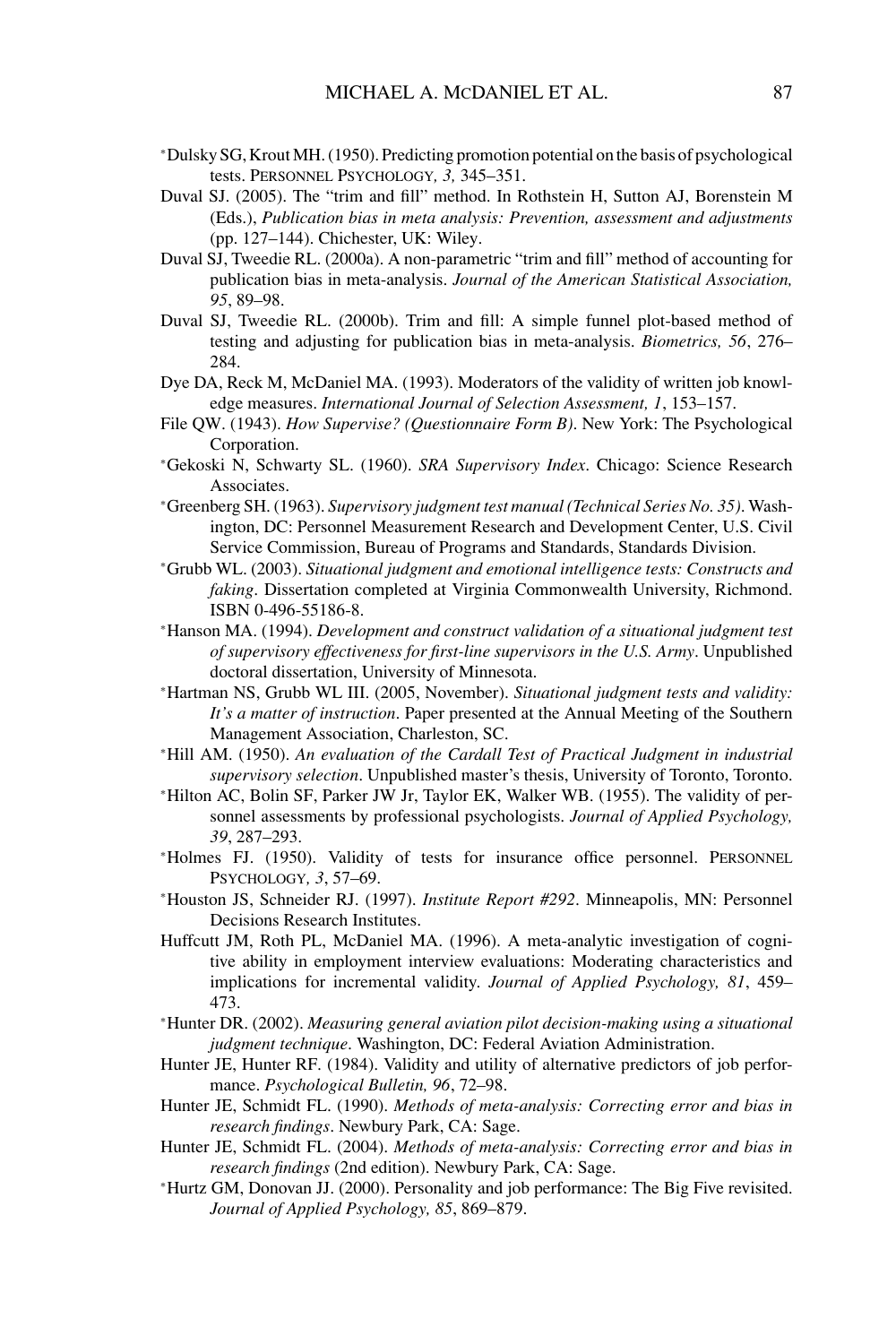- <sup>∗</sup>Jagmin N. (1985). *Individual differences in perceptual/cognitive constructions of jobrelevant situations as a predictor of assessment center success*. College Park, MD: University of Maryland.
- Jones C, DeCotiis TA. (1986). Video-assisted selection of hospitality employees. *The Cornell H.R.A. Quarterly,* 67–73.
- <sup>∗</sup>Jones MW, Dwight SA, Nouryan TR. (1999, April). *Exploration of the construct validity of a situational judgment test used for managerial assessment*. Paper presented at the 14th Annual Conference of the Society for Industrial and Organizational Psychology, Atlanta, GA.
- <sup>∗</sup>Jurgensen CE. (1959). Supervisory Practices Test. In Buros OK (Ed.), *The fifth mental measurements yearbook—Test & reviews: Vocations—specific vocations* (pp. 946– 947). Highland Park, NJ: Gryphon.
- <sup>∗</sup>Kang M. (2005). *Comparison of validities of situational judgment tests according to instruction types and scoring alternatives*. Unpublished master's thesis. Sungkyunkwan University.
- <sup>∗</sup>Kirkpatrick DL, Planty E. (1960). *Supervisory inventory on human relations*. Chicago: Science Research Associates.
- Latham GP, Saari LM, Pursell ED, Campion MA. (1980). The situational interview. *Journal of Applied Psychology, 65*, 422–427.
- <sup>∗</sup>Leeds JP, Griffith R, Frei RL. (2003). The development and validation of a situational judgment test for security officers. *Security Journal, 16*, 63–78.
- <sup>∗</sup>Leaman JA, Vasilopoulos NL. (1997). *Development and validation of the U.S. immigration officer applicant assessment*. Washington, DC: U.S. Immigration and Naturalization Service.
- <sup>∗</sup>Leaman JA, Vasilopoulos NL. (1998). *Development and validation of the detention enforcement officer applicant assessment*. Washington, DC: U.S. Immigration and Naturalization Service.
- <sup>∗</sup>Leaman JA, Vasilopoulos NL, Usala PD. (1996, August). *Beyond integrity testing: Screening border patrol applicants for counterproductive behaviors*. Paper presented at the 104th Annual Convention of the American Psychological Association, Washington, DC.
- <sup>∗</sup>Lobsenz RE, Morris SB. (1999, April). *Is tacit knowledge distinct from* g*, personality, and social knowledge?* Paper presented at the 14th Annual Conference of the Society for Industrial and Organizational Psychology, Atlanta, GA.
- <sup>∗</sup>MacLane CN, Barton MG, Holloway-Lundy AE, Nickels BJ. (2001, April).*Keeping score: Empirical vs. expert weights on situational judgment responses*. Paper presented at the 16th Annual Conference of the Society for Industrial and Organizational Psychology, San Diego, CA.
- McDaniel MA, Hurtz GM, Donovan JJ. (2006, May). *An evaluation of publication bias in Big Five validity data*. Paper presented at the 21st Annual Conference of the Society for Industrial and Organizational Psychology, Dallas, TX.
- McDaniel MA, McKay P, Rothstein H. (2006, May). *Publication bias and racial effects on job performance: The elephant in the room*. Paper presented at the 21st Annual Conference of the Society for Industrial and Organizational Psychology, Dallas, TX.
- McDaniel MA, Morgeson FP, Finnegan EB, Campion MA, Braverman EP. (2001). Predicting job performance using situational judgment tests: A clarification of the literature. *Journal of Applied Psychology, 86*, 730–740.
- McDaniel MA, Nguyen NT. (2001). Situational judgment tests: A review of practice and constructs assessed. *International Journal of Selection and Assessment, 9*, 103– 113.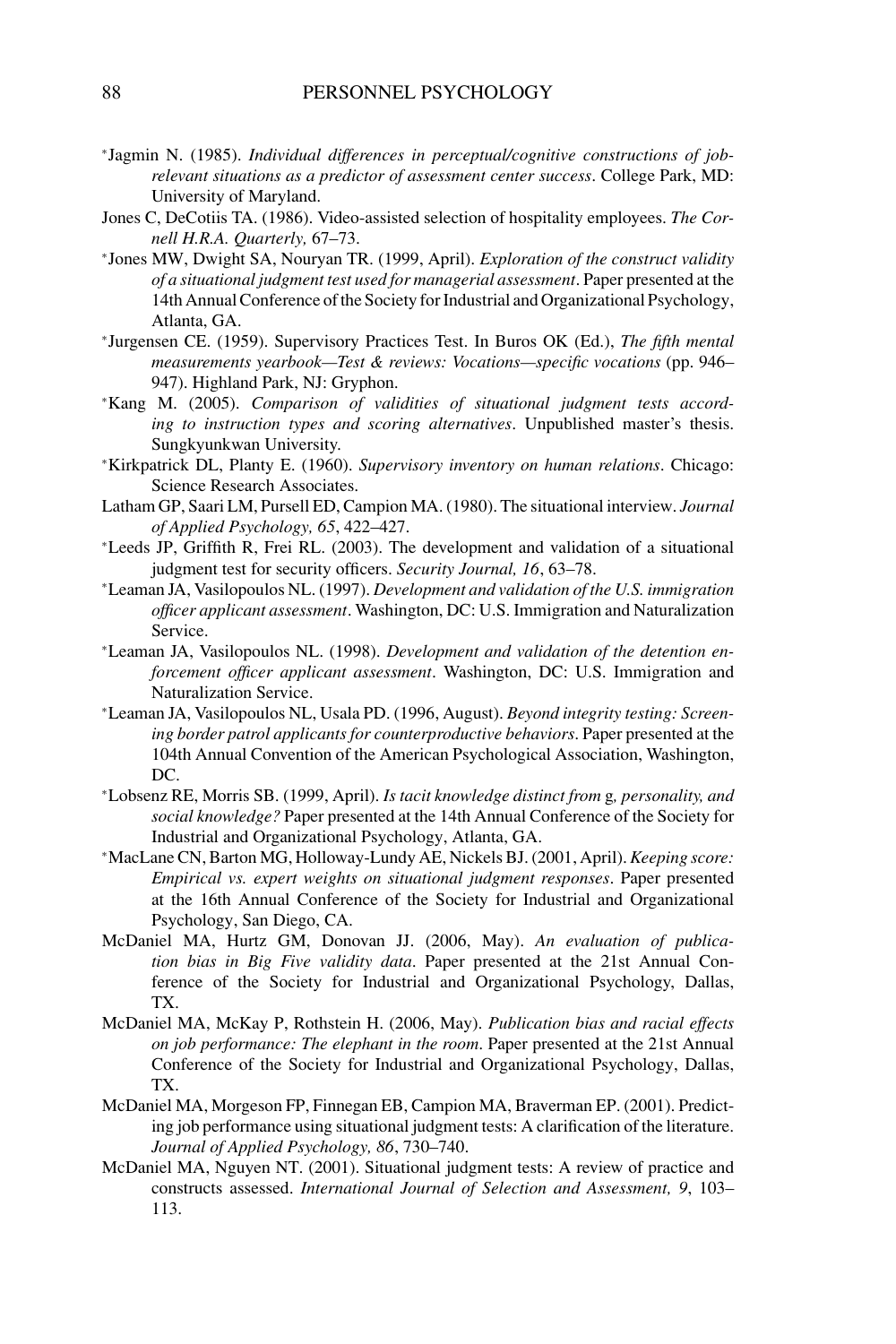- McDaniel MA, Rothstein H, Whetzel DL. (2006). Publication bias: A case study of four test vendors. PERSONNEL PSYCHOLOGY*, 59*, 927–953.
- McDaniel MA, Whetzel DL. (2005). Situational judgment test research: Informing the debate on practical intelligence theory. *Intelligence, 33*, 515–525.
- <sup>∗</sup>McDaniel MA, Yost AP, Ludwick MH, Hense RL, Hartman NS. (2004, April).*Incremental validity of a situational judgment test*. Paper presented at the 19<sup>th</sup> Annual Conference of the Society for Industrial and Organizational Psychology, Chicago, IL.
- <sup>∗</sup>McElreath J, Vasilopoulos NL. (2002, April). *Situational judgment: Are most and least likely responses the same?* Paper presented at the 17th Annual Conference of the Society for Industrial and Organizational Psychology, Toronto, ON.
- <sup>∗</sup>Meyer HH. (1951). Factors related to success in the human relations aspect of work-group leadership. *Psychological Monographs: General and Applied, 65*, 1–29.
- <sup>∗</sup>Millard KA. (1952). Is How Supervise? an intelligence test? *Journal of Applied Psychology, 36*, 221–225.
- <sup>∗</sup>Moss FA. (1926). Do you know how to get along with people? *Scientific American, 135*, 26–27.
- <sup>∗</sup>Motowidlo S. (1991). *The situational inventory: A low fidelity for employee selection*. Gainesville: University of Florida.
- Motowidlo S, Borman W, Schmit M. (1997). A theory of individual differences in task and contextual performance. *Human Performance, 10*, 71–83.
- <sup>∗</sup>Motowidlo S, Dunnette MD, Carter GW. (1990). An alternative selection procedure: The low-fidelity simulation. *Journal of Applied Psychology, 75*, 640–647.
- <sup>∗</sup>Motowidlo S, Tippins N. (1993). Further studies of the low-fidelity simulation in the form of a situational inventory. *Journal of Occupational and Organizational Psychology, 66*, 337–344.
- <sup>∗</sup>Mowry HW. (1957). A measure of supervisory quality. *Journal of Applied Psychology, 41*, 405–408.
- <sup>∗</sup>Mullins ME, Schmitt N. (1998, April). *Situational judgment testing: Will the real constructs please present themselves*. Paper presented at the 13th Annual Conference of the Society for Industrial and Organizational Psychology, Dallas, TX.
- <sup>∗</sup>Nguyen NT. (2001). *Faking in situational judgment tests: An empirical investigation of the Work Judgment Survey*. Dissertation completed at Virginia Commonwealth University. ISBN 0-493-38637-8.
- <sup>∗</sup>Nguyen NT. (2004, April). *Response instructions and construct validity of a Situational Judgment Test*. Proceedings of the 11th Annual Meeting of the American Society of Business and Behavioral Sciences, Las Vegas, NV.
- <sup>∗</sup>Nguyen NT, Biderman MD, McDaniel MA. (2005). Effects of response instructions on faking in a situational judgment test. *International Journal of Selection and Assessment, 13*, 250–260.
- O'Connell MS, Hartman NS, McDaniel MA, Grubb WL III, Lawrence A. (in press). Incremental validity of situational judgment tests for task and contextual job performance. *International Journal of Selection and Assessment*.
- <sup>∗</sup>O'Connell MS, McDaniel MA, Grubb WL III, Hartman NS, Lawrence A. (2002, April). *Incremental validity of situational judgment tests for task and contextual performance*. Paper presented at the 17th Annual Conference of the Society of Industrial Organizational Psychology, Toronto, Ontario.
- <sup>∗</sup>Ones DS, Viswesvaran C, Reiss AD. (1996). Role of social desirability in personality testing for personnel selection: The red herring. *Journal of Applied Psychology, 81*, 660–679.
- ∗Oswald FL, Schmitt N, Kim HB, Ramsay LJ, Gillespie MA. (2004). Developing a biodata measure and situational judgment inventory as predictors of college student performance. *Journal of Applied Psychology, 89*, 187–207.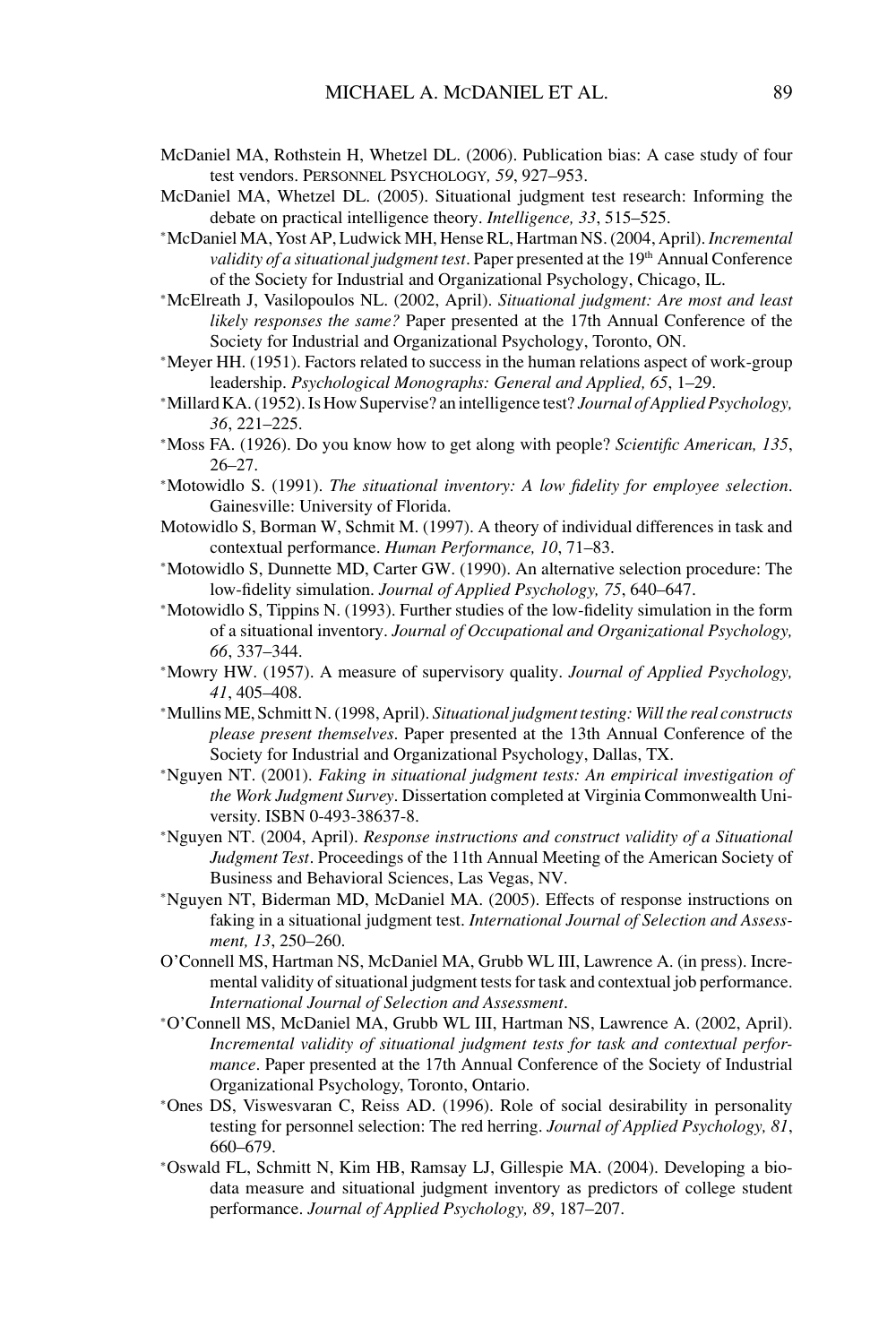- Palhaus DL. (1984). Two component models of social desirable responding. *Journal of Personality and Social Psychology, 46*, 598–609.
- Pereira GM, Schmidt Harvey V. (1999, April). *Situational judgment tests: Do they measure ability, personality or both*. Paper presented at the 14th Annual Conference of the Society for Industrial and Organizational Psychology, Atlanta, GA.
- <sup>∗</sup>Peeters H, Lievens F. (2005). Situational judgment tests and their predictiveness of college students' success: The influence of faking. *Educational and Psychological Measurement, 65*, 70–89.
- <sup>∗</sup>Phillips JF. (1992). Predicting sales skills. *Journal of Business and Psychology, 7*, 151–160.
- <sup>∗</sup>Phillips JF. (1993). Predicting negotiation skills. *Journal of Business and Psychology, 7*, 403–411.
- Ployhart RE, Lim B, Chan K. (2001). Exploring relations between typical and maximum performance ratings and the five factor model of personality. PERSONNEL PSYCHOLOGY*, 54*, 809–843.
- Ployhart RE, Ehrhart MG. (2003). Be careful what you ask for: Effects of response instructions on the construct validity and reliability of situational judgment tests. *International Journal of Selection and Assessment, 11*, 1–16.
- <sup>∗</sup>Ployhart RE, Ryan AM. (2000, April). *Integrating personality tests with situational judgment tests for the prediction of customer service performance*. Paper presented at the 16th Annual Conference of the Society for Industrial and Organizational Psychology, New Orleans, LA.
- <sup>∗</sup>Potosky D, Bobko P. (2004). Selection testing via the internet: Practical considerations and exploratory empirical findings. PERSONNEL PSYCHOLOGY*, 57,* 103–1034.
- <sup>∗</sup>Pulakos ED, Schmitt N. (1996). An evaluation of two strategies for reducing adverse impact and their effects on criterion-related validity. *Human Performance, 9*, 241– 258.
- <sup>∗</sup>Richardson, Bellows & Henry Company, Inc. (1949). *Test of supervisory judgment: Form S*. Washington, DC: Richardson, Bellows, and Henry.
- <sup>∗</sup>Richardson, Bellows & Henry Company, Inc. (1963). *Male reliability and validity studies, Test of supervisory judgment: Form T*. Washington, DC: Richardson, Bellows, and Henry.
- <sup>∗</sup>Richardson, Bellows & Henry Company, Inc. (1988). *The supervisor profile record*. Minneapolis, MN: National Computer Systems.
- <sup>∗</sup>Rusmore JT. (1958). A note on the "test of practical judgment". PERSONNEL PSYCHOLOGY*, 11*, 37.
- Sackett PR, Zedeck S, Fogli L. (1988). Relations between measures of typical and maximum job performance. *Journal of Applied Psychology, 73*, 482–486.
- ∗Sartain AQ. (1946). Relation between scores on certain standard tests and supervisory success in an aircraft factory. *Journal of Applied Psychology, 29*, 328– 332.
- Schmidt FL, Hunter JE. (1998). The validity and utility of selection methods in personnel psychology: Practical and theoretical implications of 85 years of research findings. *Psychological Bulletin, 124*, 262–274.
- <sup>∗</sup>Schippmann JS, Prien EP. (1985). The Ghiselli self-description inventory: A psychometric appraisal. *Psychological Reports, 57*, 1171–1177.
- <sup>∗</sup>Smith KC, McDaniel MA. (1998, April). *Criterion and construct validity evidence for a situational judgment measure*. Paper presented at the 13th Annual Conference of the Society for Industrial and Organizational Psychology, Dallas, TX.
- Society for Industrial and Organizational Psychology, Inc. (2003). *Principles for the validation and use of personnel selection procedures* (4th ed.). Bowling Green, OH: Author.